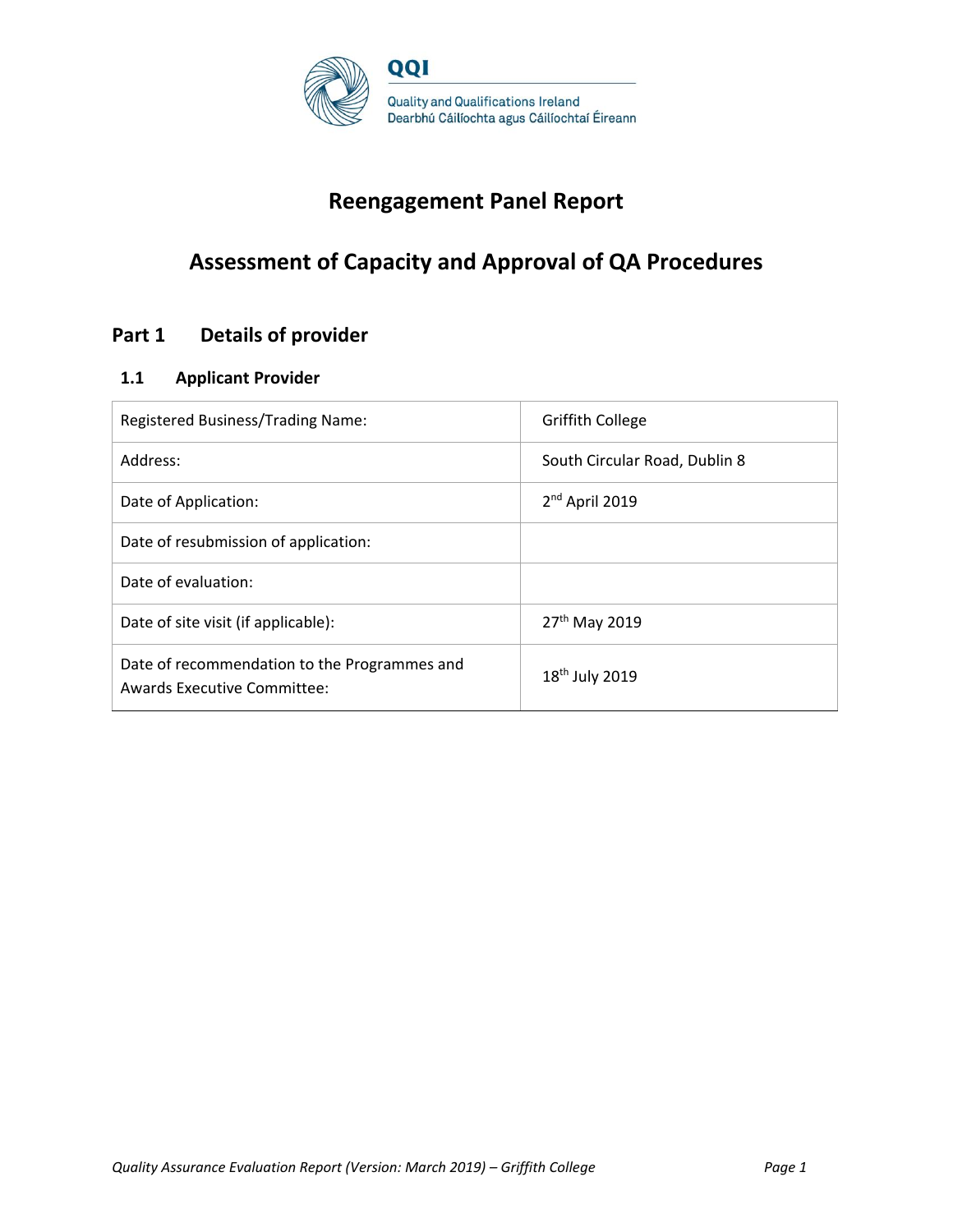

## **1.2 Profile of provider**

Bellerophon Limited, trading as Griffith College, was established in 1974 and incorporated in 1978 as Business and Accounting (BAT) Training College. In 1991, following a relocation to Griffith Barracks, the provider changed its name to Griffith College Dublin (hereafter referred to as GC). GC now has approximately 7000 enrolled learners annually. In 2018, 1,387 of these graduated with QQI awards. The learner population is diverse; GC enrols full-time, part-time, Irish, international (EU and non-EU) and mature learners.

GC offers undergraduate and postgraduate QQI validated programmes leading to awards at levels 6 – 9 on the National Framework of Qualifications (NFQ). Programmes span a range of disciplines, including accountancy, animation, audio and music technology, business, computing science, education and training, English language, fashion and interior design, photography, film and TV production, hospitality management, industrial engineering, journalism and media communications, law and pharmaceutical science. Programmes are delivered from multiple campus locations, and utilising online platforms. The provider's main campus is located on South Circular Road in Dublin, and GC also has campus locations in Cork and Limerick, as well as a second Dublin location (Wolfe Tone Street).

In addition to QQI awards, GC programmes prepare learners for examinations by the Association of Chartered Certified Accountants (ACCA), the Institute of Certified Public Accountants in Ireland (CPA) and the Law Society of Ireland. A range of training programmes leading to certification from Cisco, Microsoft, London City and Guilds Institute and the Business and Technology Council (BTEC) are also offered.

GC has a long track record of partnership and collaboration with other institutions. From 1992 – 1996 GC's first degree courses were validated by the University of Ulster. Currently, GC offers programmes that lead to academic awards from Heriot Watt University. Several QQI validated programmes are delivered in collaboration with other providers and organisations. These include Pulse College, Innopharma Labs and Globe Business College, Munich.

GC is a founding member of the Higher Education and Colleges Association, and has contributed to the development of the Irish Higher Education and Quality Network (IHEQN) *Provision of Education to International Students: Code of Practice and Guidelines for Irish Higher Education Institutions.* GC established the International Conference on Engaging Pedagogy (ICEP) to support the development of teaching and learning practices in higher education.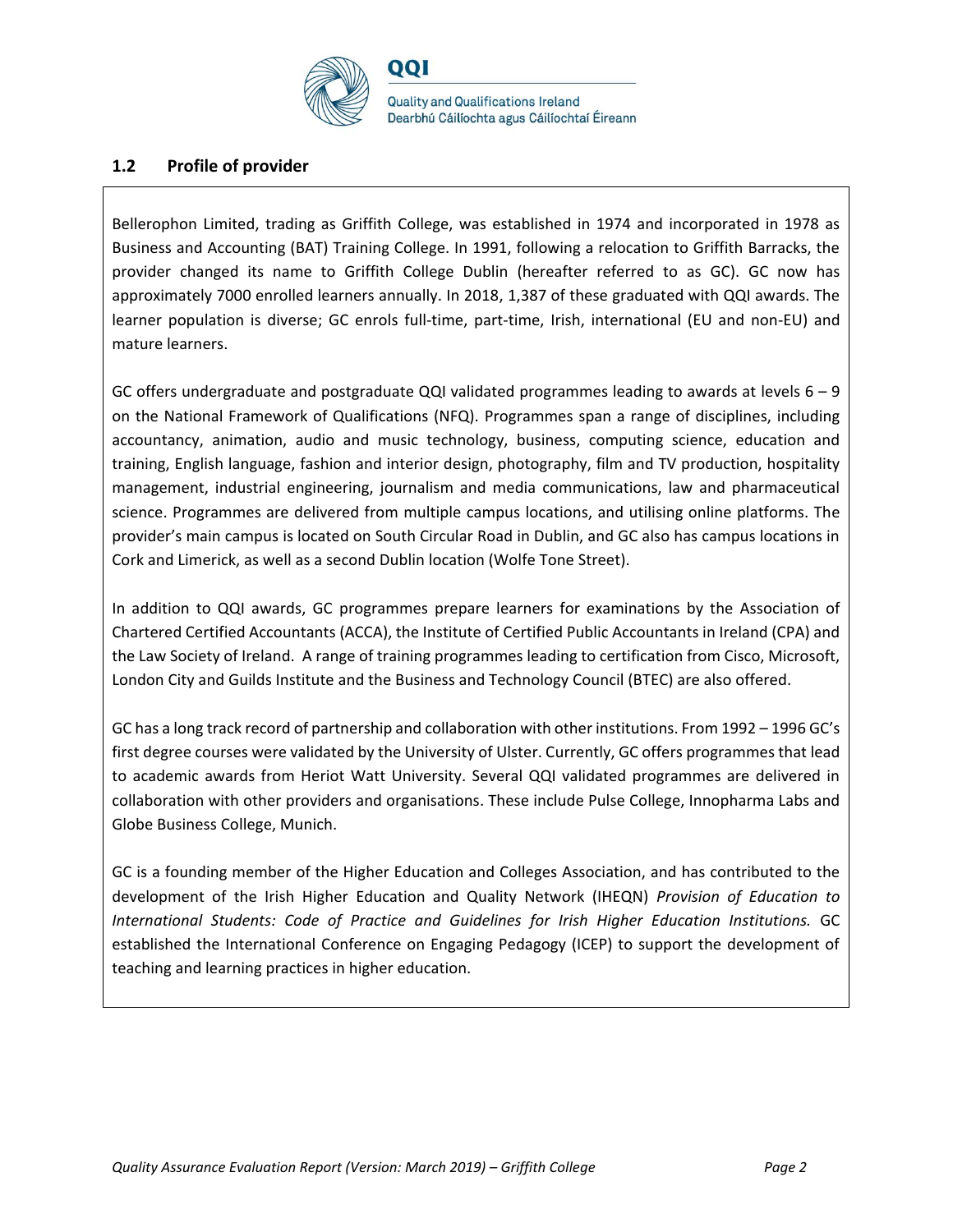

# **Part 2 Panel Membership**

| Name                    | Role of panel member | Organisation                                                                                                                                                             |
|-------------------------|----------------------|--------------------------------------------------------------------------------------------------------------------------------------------------------------------------|
| Dr Annie Doona          | Chair                | President, Dun Laoghaire Institute of                                                                                                                                    |
|                         |                      | Art, Design & Technology                                                                                                                                                 |
| <b>Prof Sarah Moore</b> | Panel Member         | Professor of Teaching and Learning,<br>University of Limerick; Inaugural Chair,<br>National Forum for the Enhancement<br>of Teaching and Learning in Higher<br>Education |
| Dr Mark Irwin           | Panel Member         | Head of Bimm Institute Postgraduate<br>School, UK                                                                                                                        |
| Aishling Mckenna        | Panel Member         | Director of Quality Promotion and<br>Institutional Research, DCU                                                                                                         |
| Sean McMahon            | Panel Member         | Outgoing SU President, NCI                                                                                                                                               |
| Dr Catherine Peck       | <b>Report Writer</b> | <b>Independent Education Consultant</b>                                                                                                                                  |

Dr. Deirdre Stritch, Provider Approval and Monitoring Manager, QQI, attended the site visit as an observer.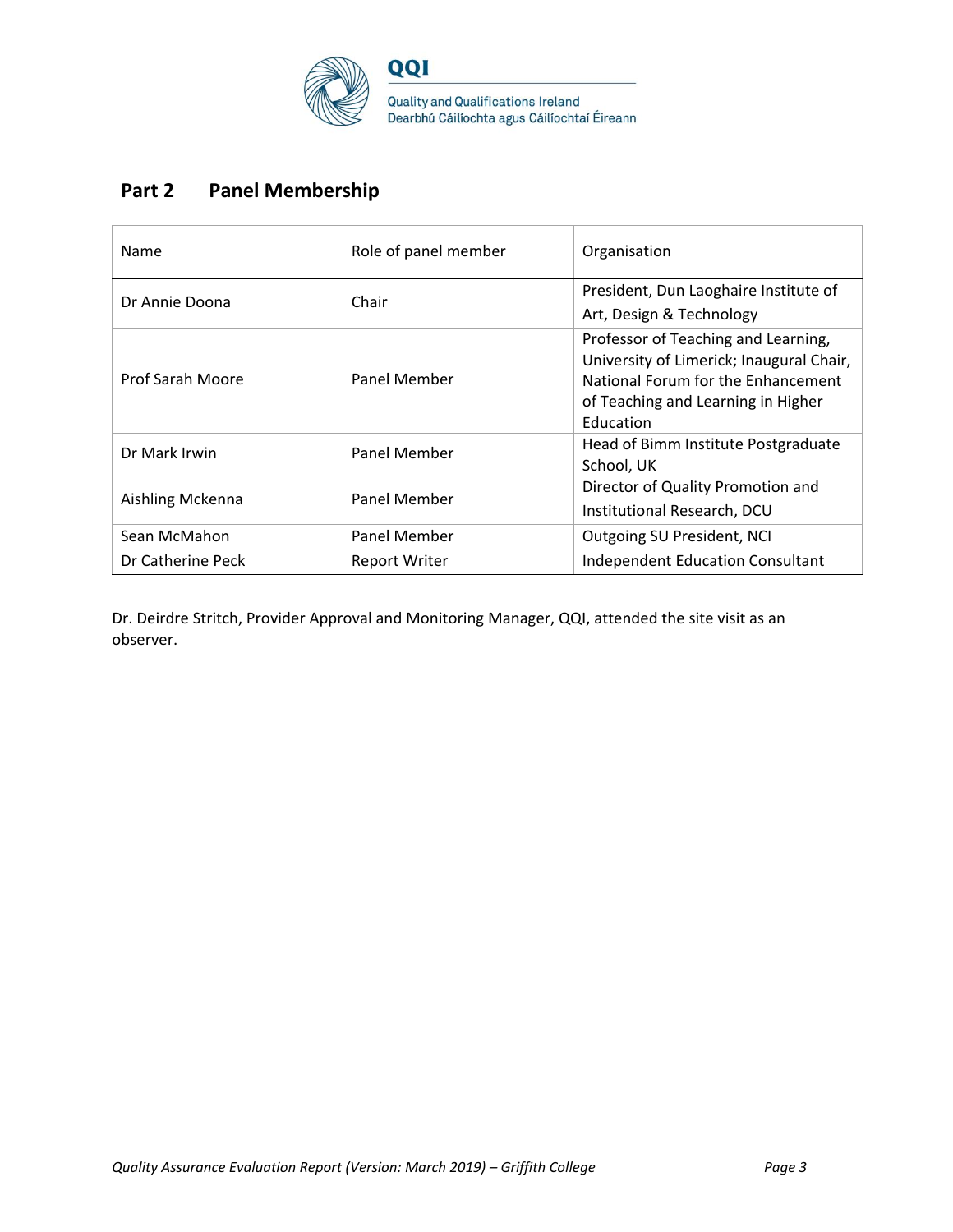

# **Part 3Findings of the Panel**

# **3.1 Summary Findings**

The panel acknowledges the track record and established good standing of GC in both the Irish and International Higher Education sectors. The reengagement process has involved a comprehensive review by the panel of GC's QAE documentation and a site visit. During the latter the panel engaged directly with provider staff working across a range of academic, administrative and student support functions. In the course of these activities, a high level of commitment across the organisation as a whole to student attainment and student support was evident.

The panel commends GC for its readily observable investment in facilities and support services for both domestic and international learners. The panel further notes that GC's activities to support the ongoing development of pedagogic skills among its teaching staff are conducive to an organisational culture in which excellence in teaching and learning is highly valued.

Nonetheless, at the conclusion of the site visit, the panel had concerns around the formal composition, representation and leadership of units of governance at GC. These were identified as *proposed mandatory changes* and are outlined in detail in Section 6.1 of this report. Additional items of *specific advice* are included in Section 6.2. However, given that these issues were discrete, and in the panel's view could be addressed quickly by the provider, the panel availed of the option to defer its overall decision for a period of six weeks, and allowed GC this time to submit evidence to the panel that the changes identified had been satisfactorily addressed.

The panel reconvened on July  $2<sup>nd</sup>$ , 2019 to undertake a desk review of the evidence subsequently submitted by GC. It is the panel's view that GC has satisfactorily addressed the *proposed mandatory changes* and responded appropriately to the panel's initial *specific advice*. The panel consequently recommends that QQI approve Griffith College's QA procedures.

Following the desk review, additional *specific advice* from the panel is noted in Section 6.2.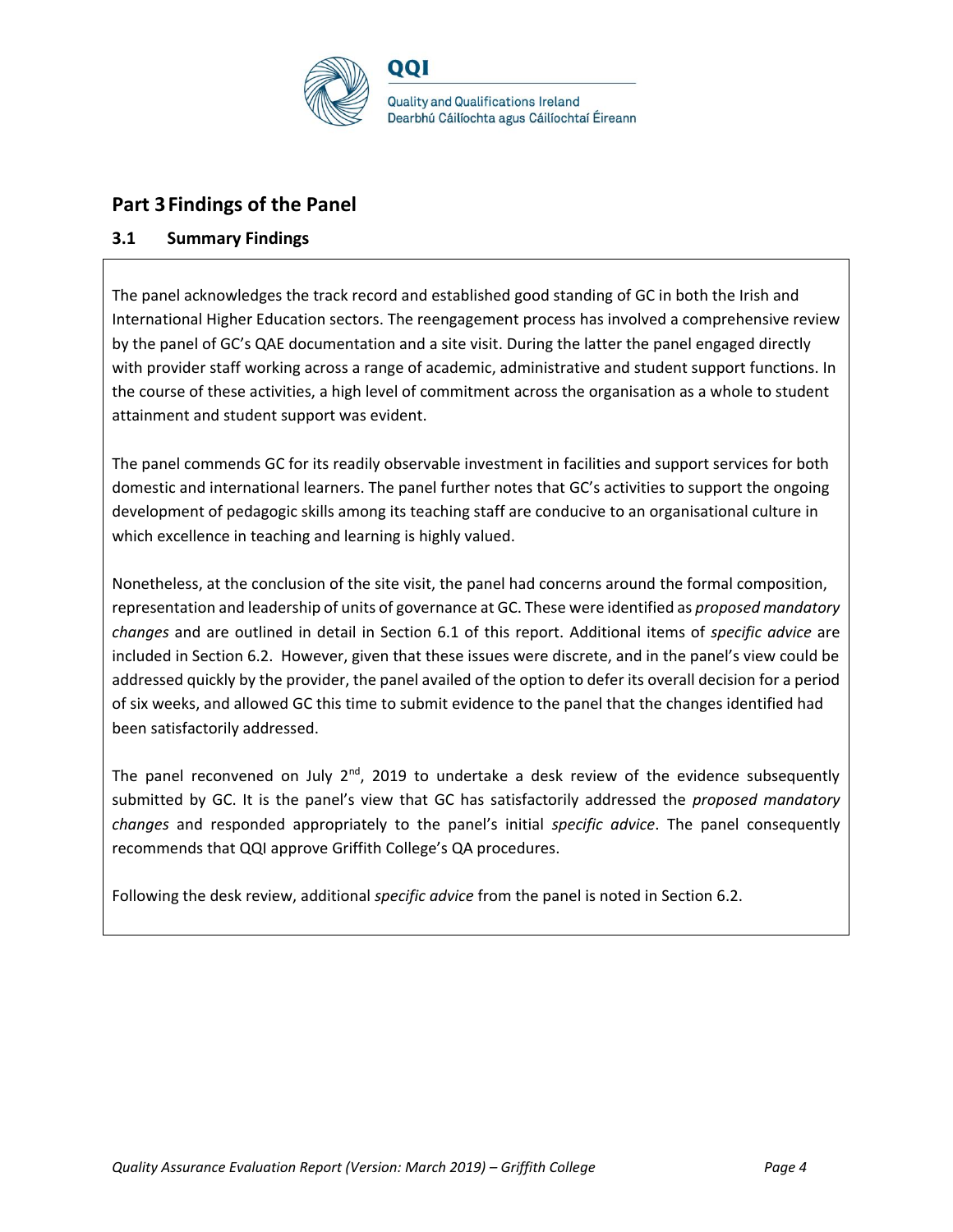

# 3.2 Recommendation of the panel to Programmes and Awards Executive Committee of QQI

|                                                                                                                               | Tick one as<br>appropriate |
|-------------------------------------------------------------------------------------------------------------------------------|----------------------------|
| <b>Approve</b> Griffith College's draft QA procedures                                                                         |                            |
| <b>Refuse approval</b> of Griffith College's draft QA procedures <b>pending</b><br>mandatory changes set out in Section 6.1   |                            |
| (If this recommendation is accepted by QQI, the provider may make a revised<br>application within six months of the decision) |                            |
| <b>Refuse to approve</b> Griffith College's draft QA procedures                                                               |                            |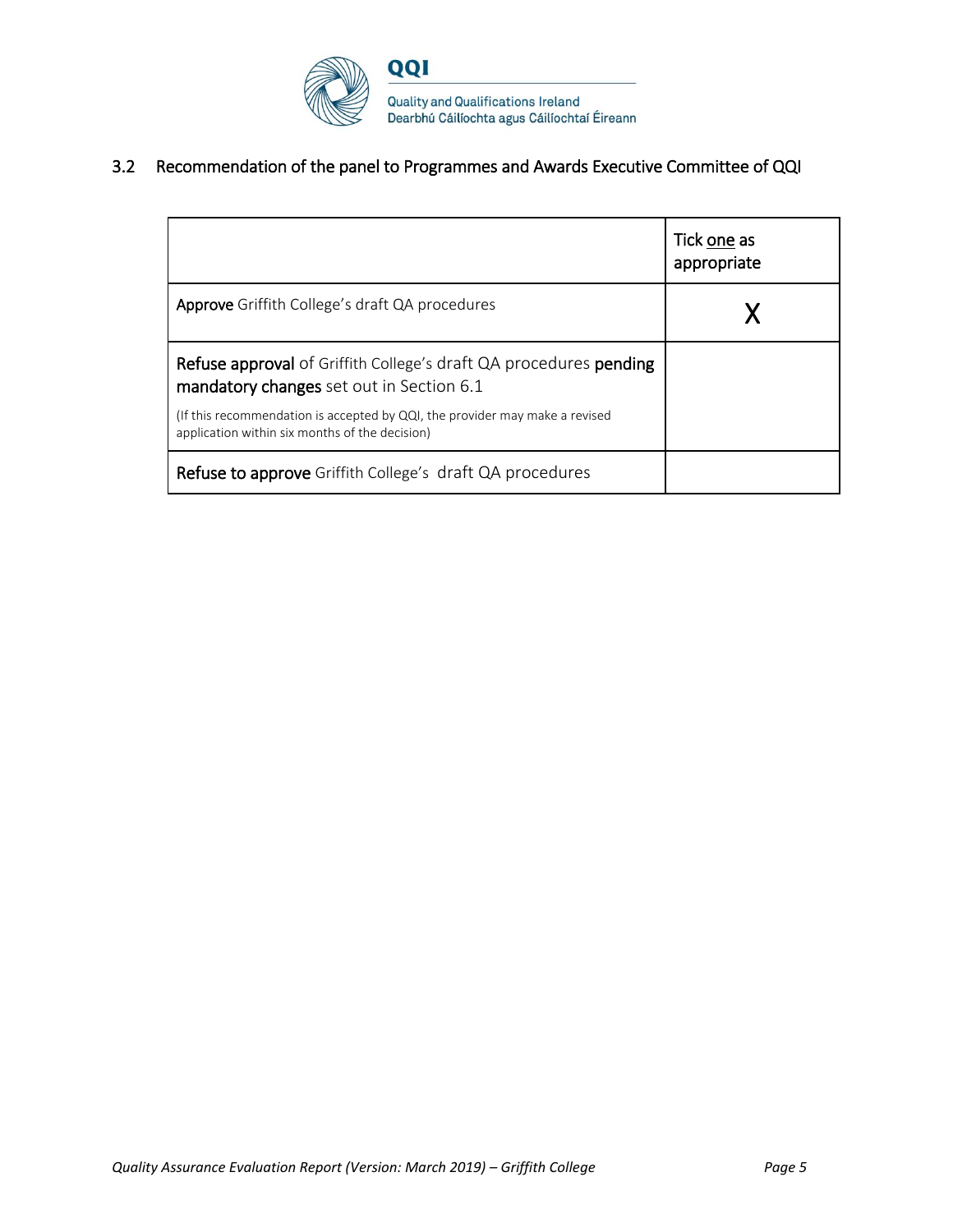

# **Part 4 Evaluation of provider capacity**

# **4.1 Legal and compliance requirements:**

|          | <b>Criteria</b>                        | Yes/No/          | <b>Comments</b>                               |
|----------|----------------------------------------|------------------|-----------------------------------------------|
|          |                                        | <b>Partially</b> |                                               |
| 4.1.1(a) | Criterion: Is the applicant an         | Yes              | Bellerophon Limited, trading as Griffith      |
|          | established Legal Entity who has       |                  | College, is registered as a limited           |
|          | Education and/or Training as a         |                  | company in Ireland (CRO 60469). It is         |
|          | <b>Principal Function?</b>             |                  | clear that the principal function of GC is    |
|          |                                        |                  | education/training.                           |
| 4.1.2(a) | Criterion: Is the legal entity         | Yes              | GC is a legal entity established in the EU    |
|          | established in the European Union      |                  | (see comment 4.1.1(a). GC has 7000            |
|          | and does it have a substantial         |                  | students across locations in Dublin, Cork     |
|          | presence in Ireland?                   |                  | and Limerick, representing a substantial      |
|          |                                        |                  | presence in Ireland.                          |
| 4.1.3(a) | Criterion: Are any dependencies,       | Yes              | Related companies are listed in GC's          |
|          | collaborations, obligations, parent    |                  | supporting<br>documentation,<br>and           |
|          | organisations, and subsidiaries        |                  | collaborations are clearly indicated.         |
|          | clearly specified?                     |                  |                                               |
| 4.1.4(a) | Criterion: Are any third-party         | Yes              | Several QQI validated programmes are          |
|          | relationships and partnerships         |                  | delivered in collaboration with other         |
|          | compatible with the scope of access    |                  | providers. These include Pulse College,       |
|          | sought?                                |                  | Innopharma Labs and Globe Business            |
|          |                                        |                  | College, Munich.                              |
| 4.1.5(a) | Criterion: Are the applicable          | Yes              | The evidence provided in support of GC's      |
|          | regulations and legislation complied   |                  | application is indicative of compliance       |
|          | with in all jurisdictions where it     |                  | with Irish/EU legislation.                    |
|          | operates?                              |                  |                                               |
| 4.1.6(a) | Criterion: Is the applicant in good    | <b>Yes</b>       | GC was established in 1974, and has a         |
|          | standing in the qualifications         |                  | certification<br>track<br>record<br>of<br>and |
|          | systems and education and training     |                  | engagement with NCEA, HETAC and               |
|          | systems in any countries where it      |                  | currently QQI, as well as with industry       |
|          | operates (or where its parents or      |                  | accreditation bodies.                         |
|          | subsidiaries operate) or enrols        |                  |                                               |
|          | learners, or where it has              |                  |                                               |
|          | arrangements with awarding             |                  |                                               |
|          | bodies, quality assurance agencies,    |                  |                                               |
|          | qualifications authorities, ministries |                  |                                               |
|          | of education and training,             |                  |                                               |
|          | professional bodies and regulators.    |                  |                                               |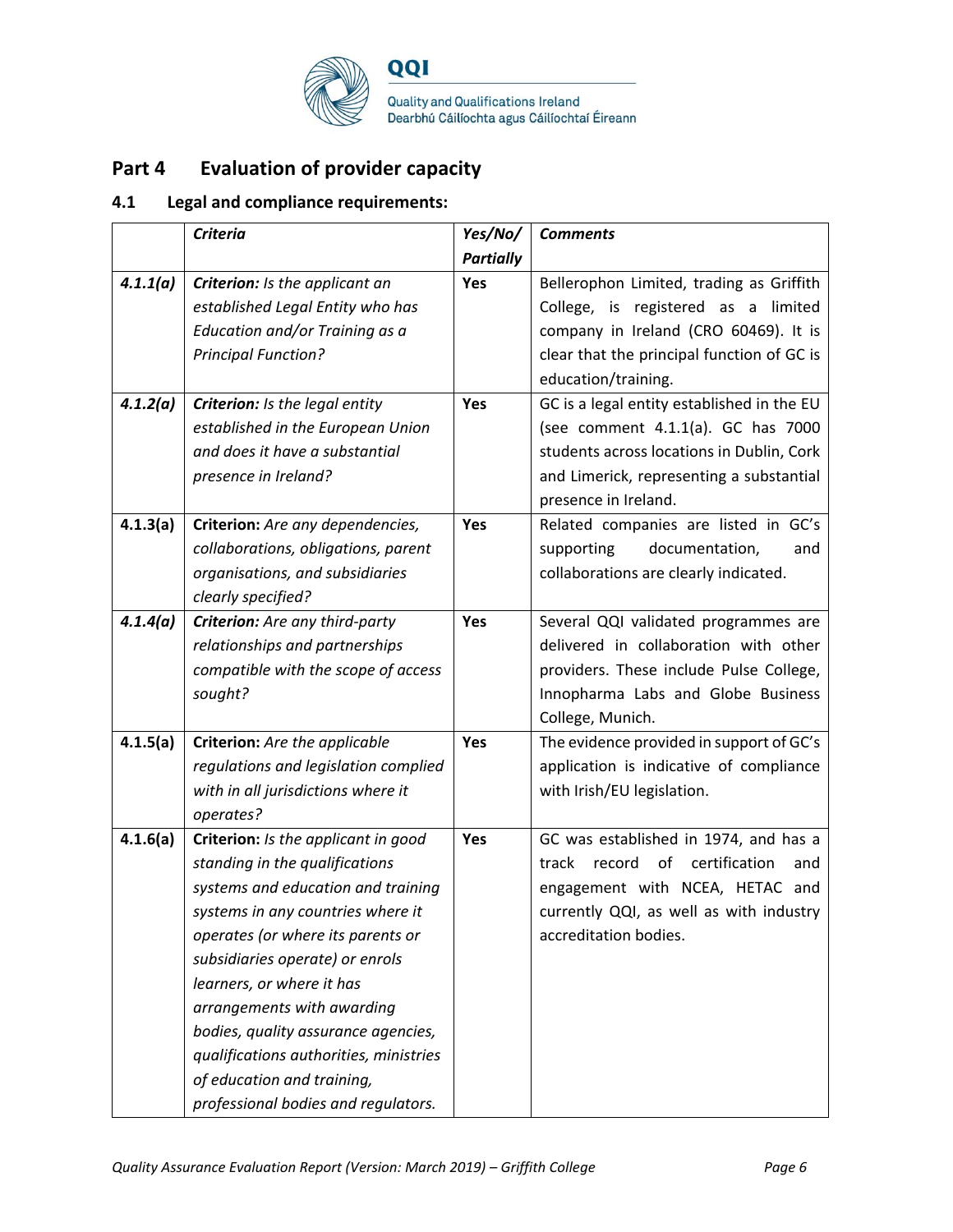

## **Findings**

The panel is satisfied that GC's legal and compliance requirements meet criteria 4.1.

GC has been operating since 1974, and has a track record of certification. Over the past three years the provider has certified over 1200 learners per year. The provider submitted documentation with its application for reengagement that is indicative of its adherence to the legal and compliance requirements of QQI.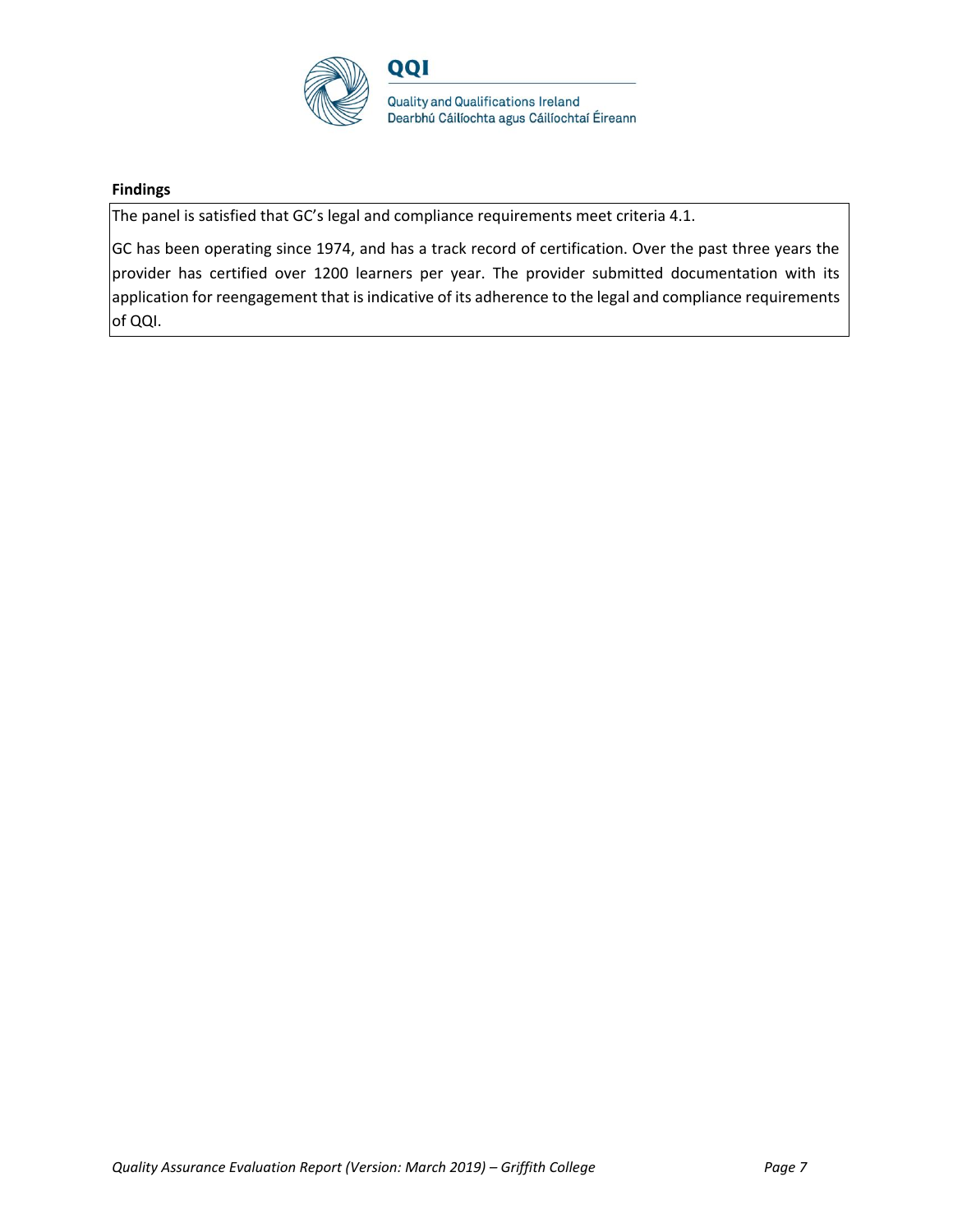

QQI

Quality and Qualifications Ireland Dearbhú Cáilíochta agus Cáilíochtaí Éireann

## **4.2 Resource, governance and structural requirements:**

|          | <b>Criteria</b>                          | Yes/No/          | <b>Comments</b>                                |
|----------|------------------------------------------|------------------|------------------------------------------------|
|          |                                          | <b>Partially</b> |                                                |
| 4.2.1(a) | Criterion: Does the applicant have       | Yes              | Evidence submitted is indicative that this is  |
|          | a sufficient resource base and is it     |                  | the case. These include GC's CRO account       |
|          | stable and in good financial             |                  | for 2017, a tax clearance certificate for      |
|          | standing?                                |                  | 2016, current public liability insurance and   |
|          |                                          |                  | a letter from the company's auditors           |
|          |                                          |                  | confirming that the accounts are in            |
|          |                                          |                  | conformance with Irish Company Law.            |
| 4.2.2(a) | Criterion: Does the applicant have       | Yes              | GC is a well-established provider in the       |
|          | a reasonable business case for           |                  | sector, with a strategy for growth. GC         |
|          | sustainable provision?                   |                  | mitigates risk to sustainable provision        |
|          |                                          |                  | through<br>the<br>diversification<br>of<br>its |
|          |                                          |                  | programmes and cohorts.                        |
| 4.2.3(a) | Criterion: Are fit-for-purpose           | Yes, upon        | At the conclusion of the site visit, the panel |
|          | governance, management and               | review of        | was not satisfied that GC's governance and     |
|          | decision making structures in            | evidence         | decision-making structures at that time        |
|          | place?                                   | submitted        | ensured an appropriate separation of           |
|          |                                          | by Griffith      | and<br>academic<br>commercial<br>decision      |
|          |                                          | post the         | making, and reflected appropriate levels of    |
|          |                                          | site visit       | externality and learner representation.        |
|          |                                          |                  | This is discussed in detail in Section 5.1 of  |
|          |                                          |                  | this report. These concerns have been          |
|          |                                          |                  | satisfactorily addressed by Griffith College   |
|          |                                          |                  | through<br>the<br>appointment<br>of<br>an      |
|          |                                          |                  | independent Chair to the Academic and          |
|          |                                          |                  | Professional Council (APC), and the            |
|          |                                          |                  | amendment of the APC terms of reference        |
|          |                                          |                  | include<br>an<br>external<br>industry<br>to    |
|          |                                          |                  | representative.                                |
| 4.2.4(a) | <b>Criterion:</b> Are there arrangements | Yes              | There is evidence of processes in place to     |
|          | in place for providing required          |                  | provide QQI with information as required.      |
|          | information to QQI?                      |                  |                                                |

## **Findings**

The panel is satisfied that GC's resource, governance and structural requirements meet criteria 4.2.1(a), 4.2.2(a) and 4.2.4(a).

GC has invested substantially in infrastructure and enhancements to the built environment. During the site visit, the provider's plans to expand and modernize current facilities at the Griffith barracks were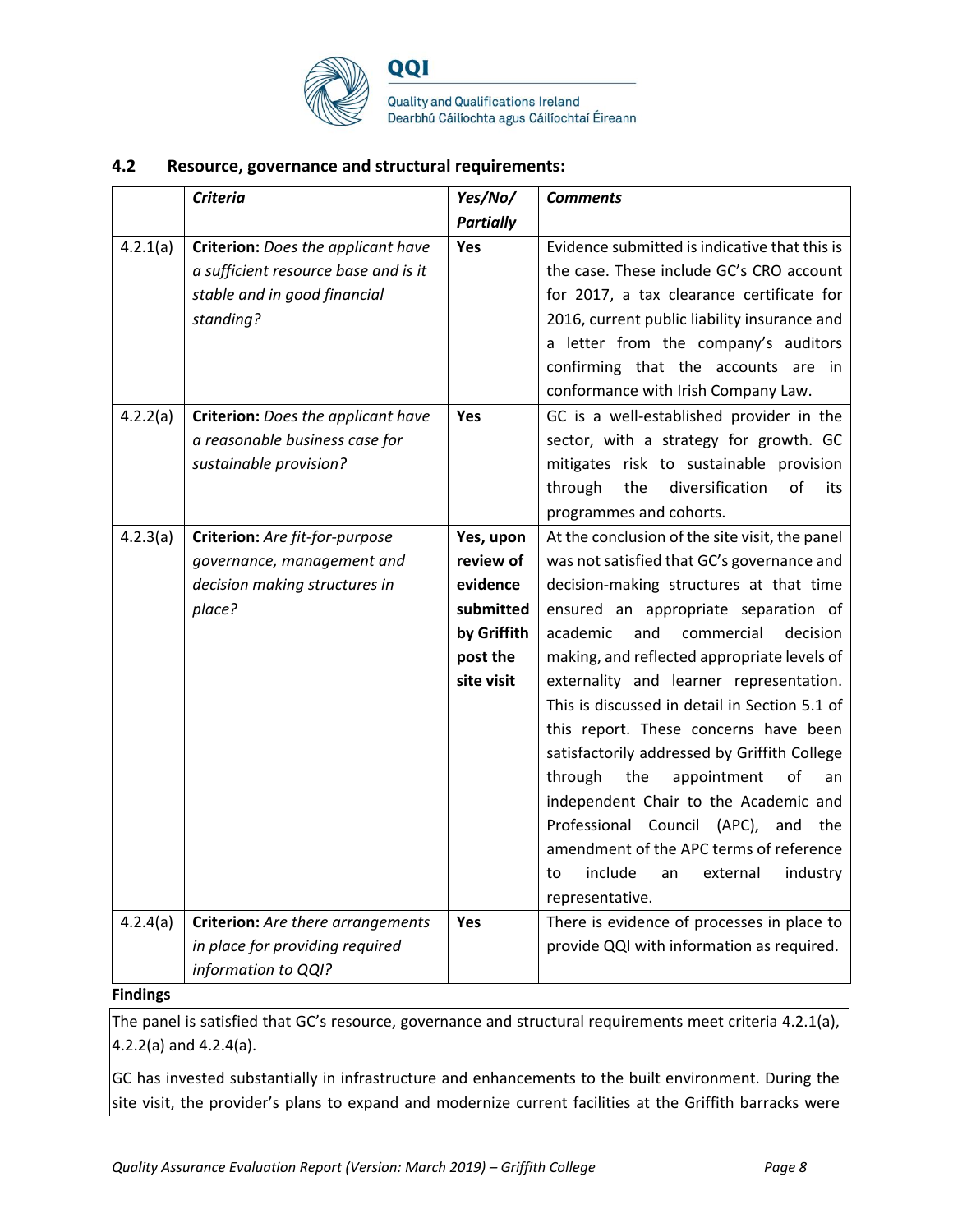

overviewed; these will more than double the current teaching space. GC has a track record of successful provision, and the provider has marketing strategies in place to pursue further growth in student numbers, both Irish and International. GC has a QAE office and processes in place for providing required information to QQI.

However, the panel was not satisfied that the governance and decision-making structures GC had in place at the time of the site visit were fit-for-purpose (see Section 5.1). These concerns have now been satisfactorily addressed through the appointment of an independent Chair to the APC, and the amendment of the APC terms of reference to include an external industry representative.

|          | <b>Criteria</b>                    | Yes/No/          | <b>Comments</b>                                                |
|----------|------------------------------------|------------------|----------------------------------------------------------------|
|          |                                    | <b>Partially</b> |                                                                |
| 4.3.1(a) | Criterion: Does the applicant have | Yes              | GC has a 40-year track record in provision                     |
|          | experience and a track record in   |                  | of education and training programmes                           |
|          | providing education and training   |                  | and is held in high regard in the sector.                      |
|          | programmes?                        |                  |                                                                |
| 4.3.2(a) | Criterion: Does the applicant have | Yes              | employ full-time and<br>GC<br>part-time                        |
|          | a fit-for-purpose and stable       |                  | teaching staff who are appropriately                           |
|          | complement of education and        |                  | qualified, and in many instances, active                       |
|          | training staff?                    |                  | practitioners in their fields. Staff who do                    |
|          |                                    |                  | not hold qualifications in teaching and                        |
|          |                                    |                  | learning at appointment are supported to                       |
|          |                                    |                  | obtain these by GC. The panel note that                        |
|          |                                    |                  | maintaining an appropriate balance of                          |
|          |                                    |                  | full-time and part-time staff should be a                      |
|          |                                    |                  | priority, and advise this is kept under close<br>review by GC. |
|          |                                    |                  |                                                                |
| 4.3.3(a) | Criterion: Does the applicant have | Yes              | The panel is satisfied that GC's track                         |
|          | the capacity to comply with the    |                  | record of certification, and its approach to                   |
|          | standard conditions for validation |                  | the re-engagement process reflects its                         |
|          | specified in Section 45(3) of the  |                  | capacity to co-operate with and assist QQI                     |
|          | <b>Qualifications and Quality</b>  |                  | and provide QQI with information as                            |
|          | Assurance (Education and           |                  | specified in Section 45(3) of the 2012                         |
|          | Training) Act (2012) (the Act)?    |                  | Qualifications and Quality Assurance                           |
|          |                                    |                  | (Education and Training) Act.                                  |
| 4.3.4(a) | Criterion: Does the applicant have | Yes              | GC has made substantial investment in                          |
|          | the fit-for-purpose premises,      |                  | facilities, which it continues to upgrade.                     |

# **4.3 Programme development and provision requirements:**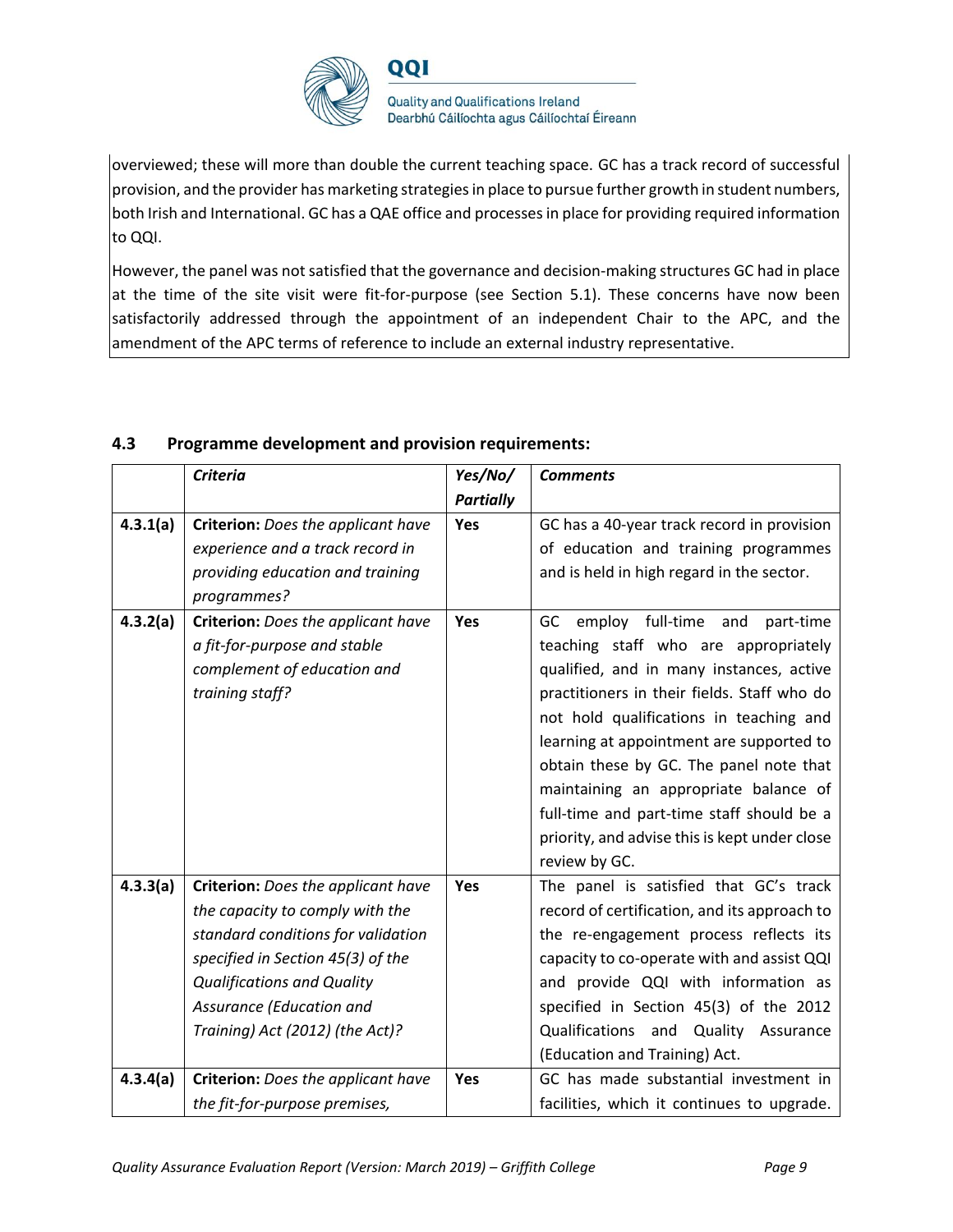

QQI

|          | facilities and resources to meet the<br>requirements of the provision<br>proposed in place?                                                 |            | Evidence submitted to support GC's<br>application is indicative of sufficient<br>resourcing.                                                                                                                                                                                        |
|----------|---------------------------------------------------------------------------------------------------------------------------------------------|------------|-------------------------------------------------------------------------------------------------------------------------------------------------------------------------------------------------------------------------------------------------------------------------------------|
| 4.3.5(a) | Criterion: Are there access,<br>transfer and progression<br>arrangements that meet QQI's<br>criteria for approval in place?                 | <b>Yes</b> | GC has appropriate procedures in place to<br>facilitate<br>Transfer<br>Access,<br>and<br>Progression; these are outlined in GC's QA<br>documentation.                                                                                                                               |
| 4.3.6(a) | Criterion: Are structures and<br>resources to underpin fair and<br>consistent assessment of learners<br>in place?                           | <b>Yes</b> | GC has clear and up to date policies and<br>procedures in place.                                                                                                                                                                                                                    |
| 4.3.7(a) | Criterion: Are arrangements for<br>the protection of enrolled learners<br>to meet the statutory obligations<br>in place (where applicable)? | <b>Yes</b> | The panel is satisfied that the provider's<br>arrangements for the protection of<br>enrolled<br>learners<br>are<br>in<br>place;<br>confirmation of PEL arrangements with<br>providers is included<br>other<br>the<br>-in<br>documentation submitted<br>GC's<br>with<br>application. |

# **Findings**

The panel is satisfied that GC's programme development and provision requirements meet criteria 4.3. GC has appropriately qualified teaching staff, and invests in their ongoing development as teachers. The provider has policies in place that pertain to fair and consistent assessment and the protection of enrolled learners; these were submitted to QQI and the panel in GC's application for reengagement. GC has a 40 year track record of certification and history of successful programme validation with QQI.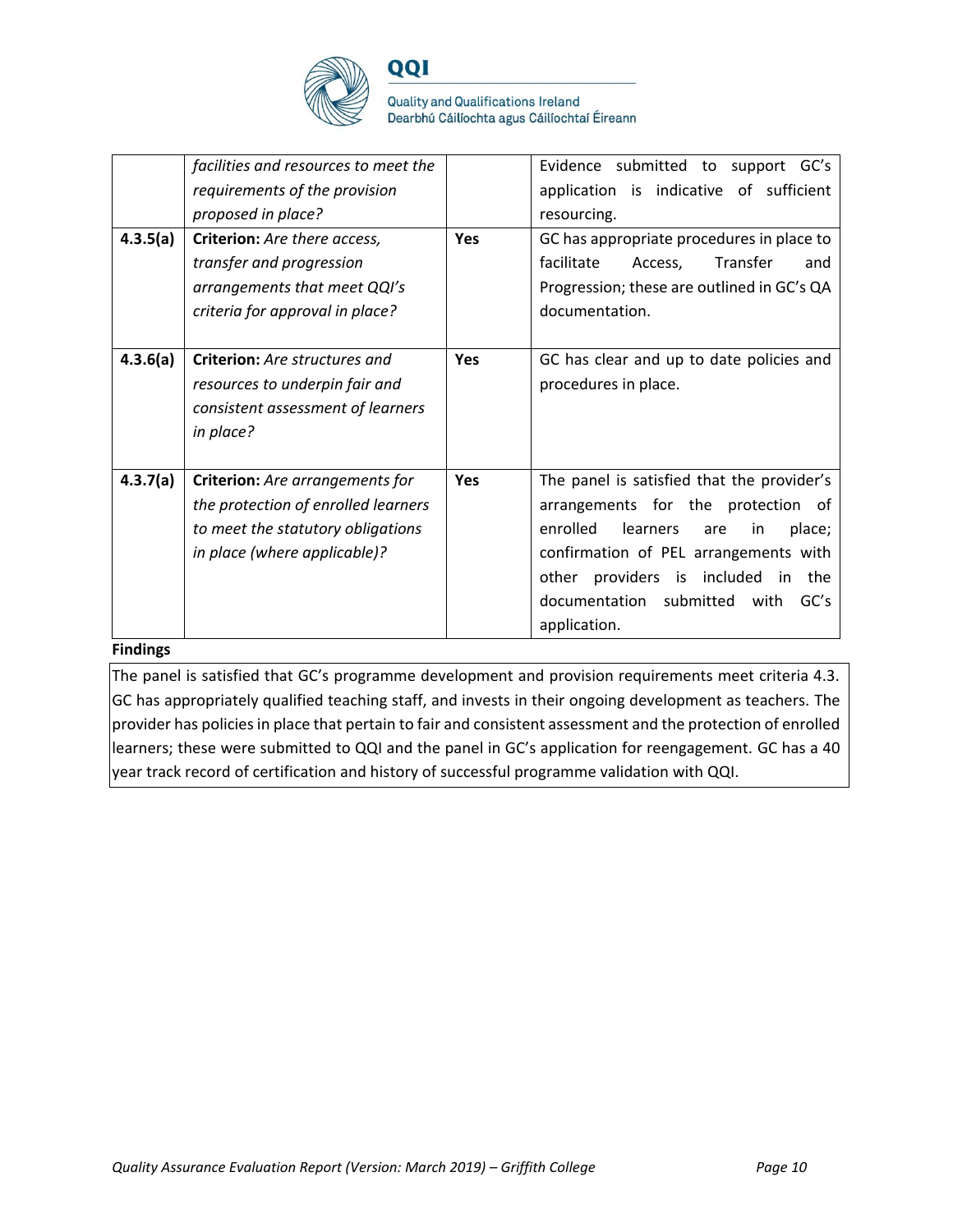

# **4.4 Overall findings in respect of provider capacity to provide sustainable education and training**

The panel is generally satisfied that GC has the capacity to provide sustainable education and training within its current scope of provision.

Appropriate evidence was submitted as part of the provider's application for reengagement. This evidence was indicative of the provider having a sufficient resource base, appropriate staffing and established procedures.

Within this aspect of the provider's QA, the panel identified one area of potential vulnerability. This is set out in the *proposed mandatory changes* listed in Section 6.1 of this document. This issue has now been satisfactorily addressed by Griffith College through appointment of an external chair to the APC, and the amendment of the terms of reference of the APC to include an external industry representative.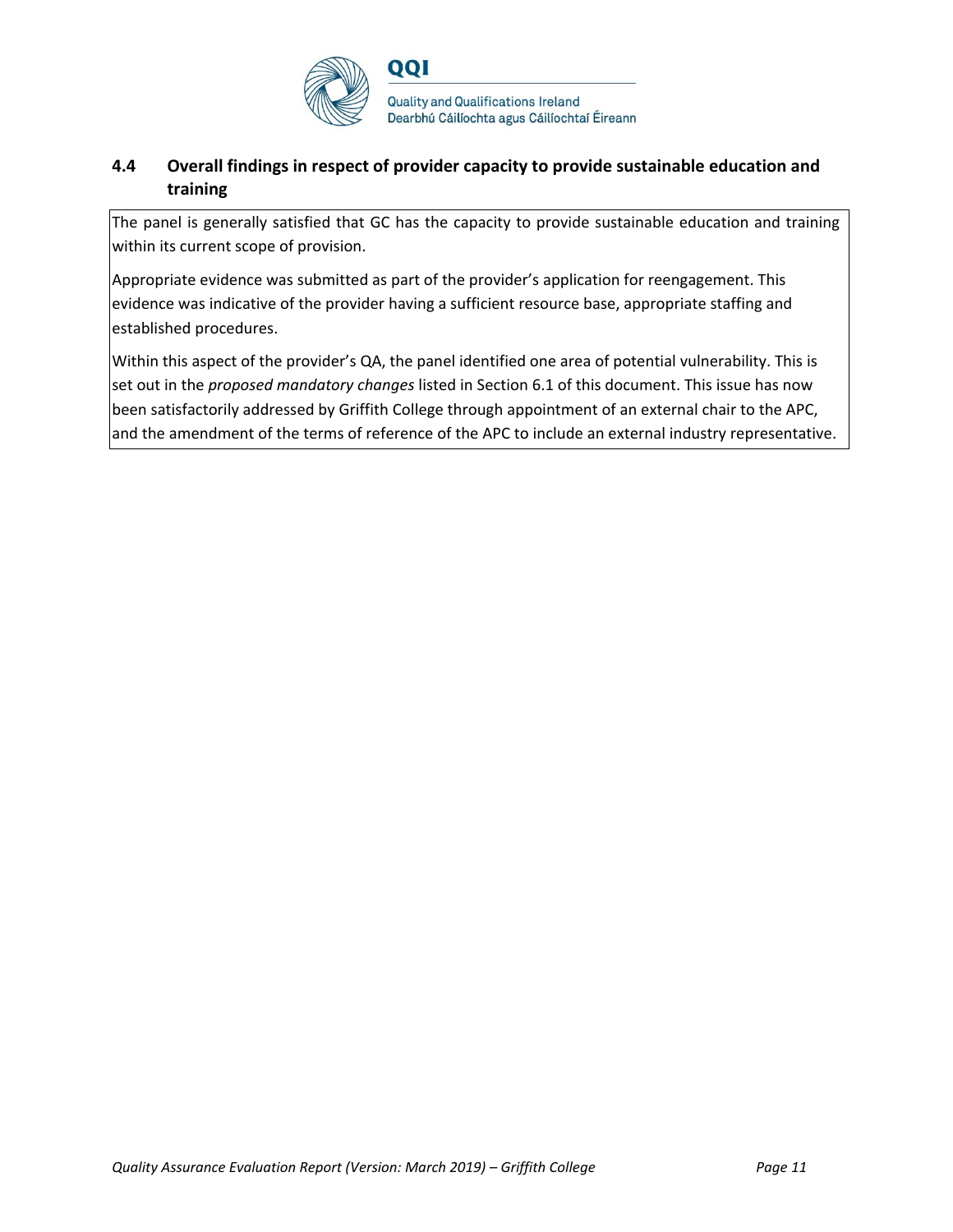

# **Part 5 Evaluation of draft QA Procedures submitted by Griffith College**

*The following is the panel's findings following evaluation of Griffith College quality assurance procedures against QQI's Core Statutory Quality Assurance Guidelines (April 2016) and Topic Specific QA Guidelines – for Blended Learning. Sections 1-11 of the report follows the structure and referencing of the Core QA Guidelines.* 

## **1 GOVERNANCE AND MANAGEMENT OF QUALITY**

## *Panel Findings:*

The panel finds that QQI's guidelines under this dimension of QA have been addressed. Proposed mandatory changes were identified at the conclusion of the site visit on 27<sup>th</sup> May 2019 by the panel with regard to this dimension of GC's QA. The panel availed of the option to defer its decision to allow GC an opportunity to address these issues within a six-week period. The Panel reconvened on  $2^{nd}$  July 2019 to evaluate evidence submitted by GC in support of the proposed changes, and was satisfied that this had been achieved. This was achieved through GC's appointment of an independent chair to the APC, and further through GC's amendment of the terms of reference for the APC to include an external industry representative.

QQI's 2016 Core Statutory Quality Assurance Guidelines require QA systems to ensure that corporate decision-makers within the provider do not exercise undue influence over academic decision-making. In this report, the panel makes no suggestion that undue influence has been exercised at the provider to date, and notes that the provider is reputable and held in high regard in the sector. However, at the close of the site visit, the panel was not satisfied that in this area of governance GC had arrangements in place designed to ensure and protect the separation of commercial and academic decision-making as the organisation moves forward.

A key concern at the close of the site visit was that the president of GC, who is also a major shareholder, chaired the provider's Board of Directors, the Management Board and the Academic and Professional Council (APC). GC notes within its application documentation that the potential for conflict between academic and commercial interests is understood by the provider, but that '*in practice these interests have been appropriately managed*'. The good reputation and standing of GC's operations to date notwithstanding, it is the view of the panel that this overlap was not compatible with QQI's 2016 Statutory Guidelines. These require not only that academic decision making be independent of commercial considerations, but that QA systems and procedures be established that will ensure this.

Further, guidelines for this dimension of QA require a system of governance that considers the results of internal and external evaluation within its self-monitoring processes. At the close of the site visit, there was limited student representation on GC's APC (one senior member of the Student Union). Learner perspectives are considered at APC through means such as feedback forms, and are made known through informal channels of communication. The provider acknowledges that this is an area for improvement in GC's governance, and that this is under active consideration. The panel also raised the lack of an external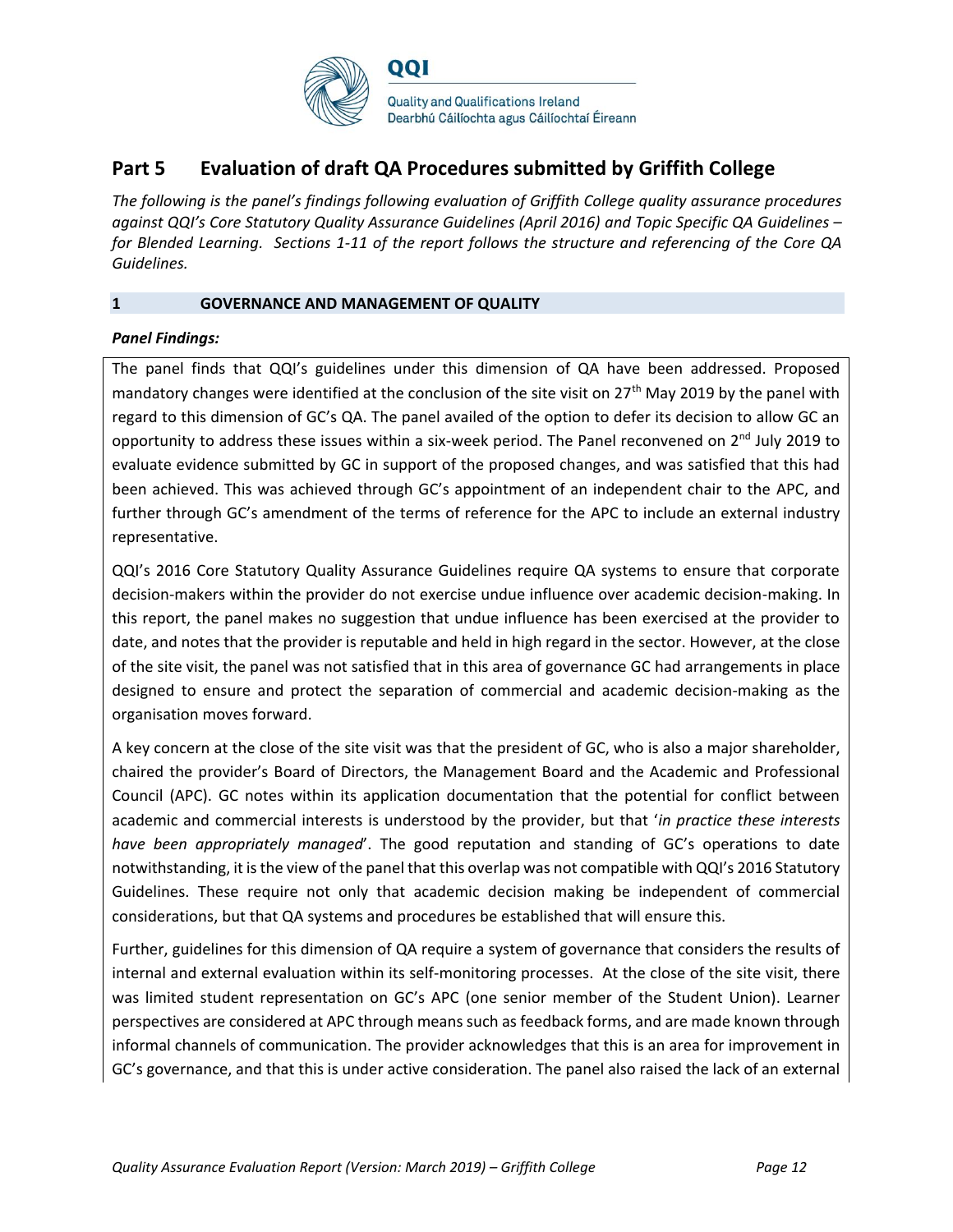

voice with GC staff during the site visit. The provider noted that that while not yet documented or formalized in relation to APC, external perspectives are actively sought and considered in decision-making.

Proposed mandatory changes emerging from this dimension of QA were therefore noted by the panel (6.1.1; 6.1.2; 6.1.3). These pertained to the formal composition, representation and leadership of units of governance at GC. These changes will ensure the system of governance within the organisation benefits from appropriate externality and learner representation, and functions transparently to protect the integrity of academic processes and standards.

A further aspect of this dimension of QA is a system of governance that considers risk. GC notes in its application documentation that risk is identified and addressed at multiple levels throughout the organisation. The panel was provided with a copy of GC's Risk Register (Summary of Service Department Reports) and a copy of GC's Overall Risk Analysis for GDPR (February 2019, annual review) in advance of the site visit. In discussion with the Senior Management Team (SMT) the panel sought to gain greater understanding of how the registers are used within the organisation as tools for assessing and managing risk.

In addressing this, GC noted the open culture of the college, stating that all departments are invited to make input to the identification of risk. During the discussion, members of the SMT noted risk in particular relation to fluctuations in the Irish and international economy, and the predicted emergence of competitor programmes offered within the technology sector. The SMT provided examples of how risk is mitigated through diversification of programme offerings and distribution of marketing and recruitment across multiple international markets. Risk mitigation is also noted in relation to budget and financial reporting mechanisms. These ensure close oversight of areas where losses are being incurred within the organisation.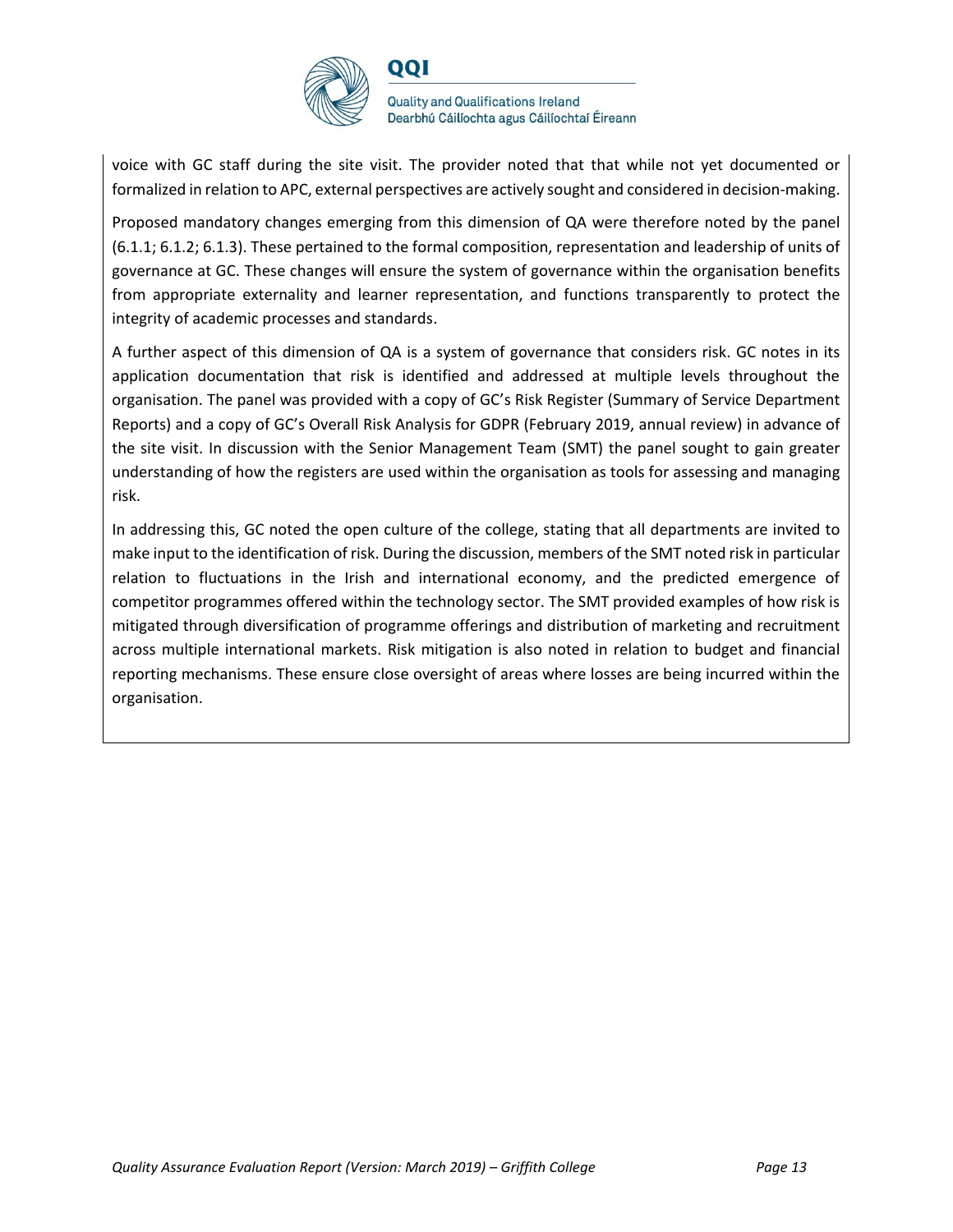

## **2 DOCUMENTED APPROACH TO QUALITY ASSURANCE**

## *Panel Findings:*

The panel is satisfied that QQI's guidelines under this dimension of QA have been addressed.

QQI

Griffith College details its QA within its Quality Assurance and Enhancement (QAE) handbooks; these contain the provider's policies, procedures and guidelines. The provider's QA is governed by the Griffith College Academic and Professional Council (APC) and is subject to ongoing review and development.

During the site visit the panel explored the extent to which GC's QA is documented and embedded within the organisation, and implemented with consistency across its multiple campuses (Dublin, Cork and Limerick). Staff employed at all of the provider's locations were made available to engage directly with the panel during the site visit (both in person and in some cases virtually). Subsequent to discussions with academic and administrative staff based in Dublin, Cork and Limerick, and responsible for diverse aspects of the provider's operations at those locations, the panel is satisfied that GC is managing the potential QA risks of multi-site programme delivery effectively. This is largely achieved through internal communication and cross-site cooperation. For example, key staff regularly visit other sites, video conferencing is used for remote participation in meetings, and this is supplemented by email communications. A pre-semester in-service day for lecturing staff is run at all three locations. The staff facilitating this travel between the sites to ensure equivalence. Approval of documentation for admissions at all locations is undertaken centrally.

GC also outlined to the panel a process of cross-divisional engagement undertaken by its Quality Assurance & Enhancement Office during preparation for re-engagement. The focus of this engagement was to ensure that the provider's documented QAE was live, and embedded within practices across GC. The provider noted that this process revealed strengths, including a general consistency of understanding of the provider's policies and procedures. Areas for improvement of QAE that were self-identified by the provider included GC's governance and its documentation. An outcome of this has been that the QAE office at GC has worked to align the provider's QA documentation to current QQI guidelines, and a commitment has been made to undertake a process of annual review of the provider's QAE.

Nonetheless, the panel notes that some areas of practice that pertain to the documentation of QA at GC can be improved. This dimension of QA requires QA policies and procedures to be fully documented and to have formal standing within the provider. During the site visit, the panel noted multiple instances in discussions with GC staff where the open and informal culture of the organisation was relied upon to inform activities in lieu of a formal procedure. An example of this is found in the lack of learner representation in committee structures. Academic staff at GC noted that learner feedback and contributions were welcomed and facilitated by an open door policy, but acknowledged that this is not visible within the organisation's processes. Learner issues are discussed at the Quality Assurance and Enhancement Subcommittee (QAES) regularly, and the panel advises that learner representation could usefully be formalized within the QAES.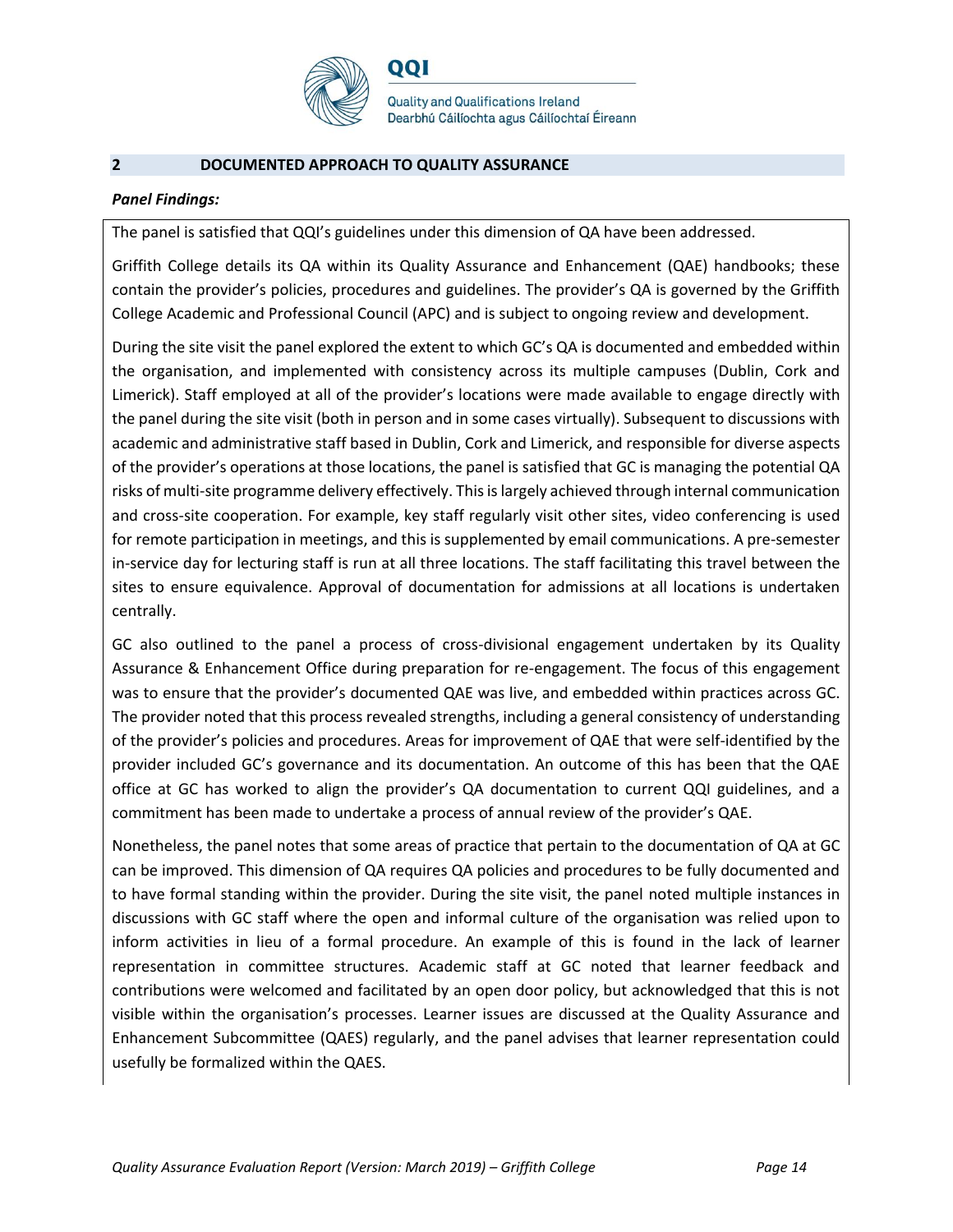

An area of specific advice emerging from this dimension of QA is therefore noted by the panel (6.2.1). This pertains to the need for GC to ensure its open and informal culture is balanced with formal structures and documentation.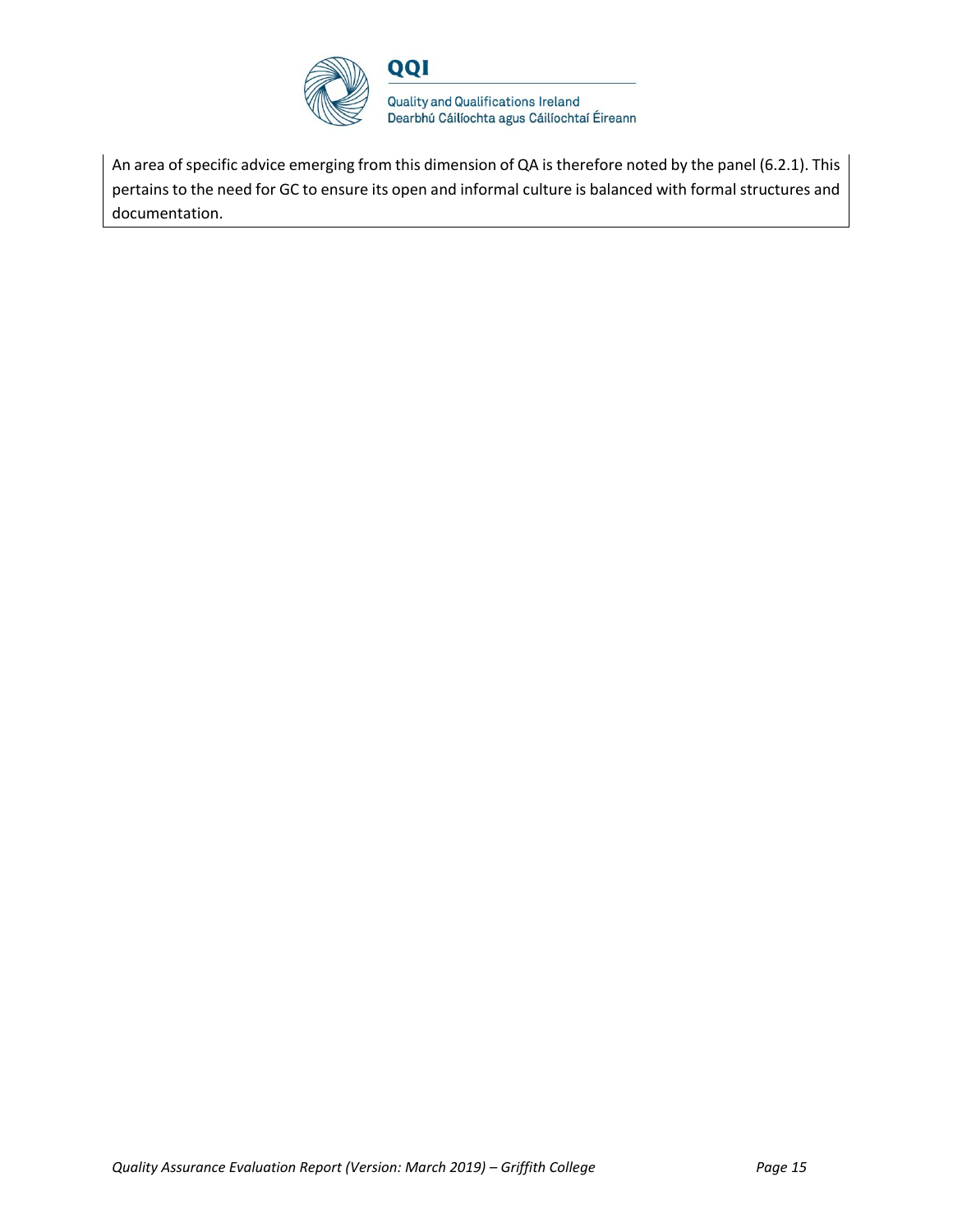

## **3 PROGRAMMES OF EDUCATION AND TRAINING**

## *Panel Findings:*

The panel is satisfied that QQI's guidelines under this dimension of QA have been addressed.

QQI

GC notes in its application documentation that the provider's decision to commit to a new programme is determined by both the provider's Management Board and the APC. GC's QAE includes documentation of Programme Proposal Procedures (QAE B1) and Programme Validation Procedures (QAE B2).

GC teaching staff outlined areas of programme development in which they were actively involved. This involved working to align the learning outcomes across modules and programmes, while keeping the graduate profile for that programme central to the process. Staff also referred to the industry aligned nature of GC programmes, and the role of staff who maintained active practice in their field alongside teaching duties in informing this. Processes which will formalize industry input into programme development at GC are under development. GC has experience integrating placement opportunities into its programmes, and has a process vetting these.

GC's policies and procedures in relation to learner admission, progression and recognition are outlined in its QAE documentation, and aligned with QQI guidelines. GC facilitate induction for new learners, with supplementary induction activities specific to the needs of international students also available to those learners. Learner induction is staggered over a number of weeks to avoid overwhelming students during their first week.

Programme monitoring and review is a significant aspect of this dimension of QA. A number of channels feed into the ongoing monitoring and enhancement of GC programmes. These include module feedback from learners and lecturers, feedback on assessed work from external examiners, and feedback from programme teams. During the site visit, academic staff at GC outlined monitoring and review processes that drew upon lecturer and learner feedback from all sites where a programme is delivered.

An area of specific advice emerging from this dimension of QA is noted by the panel (6.2.2). This pertains to the potential for GC to more rigorously approach benchmarking its practices against national standards.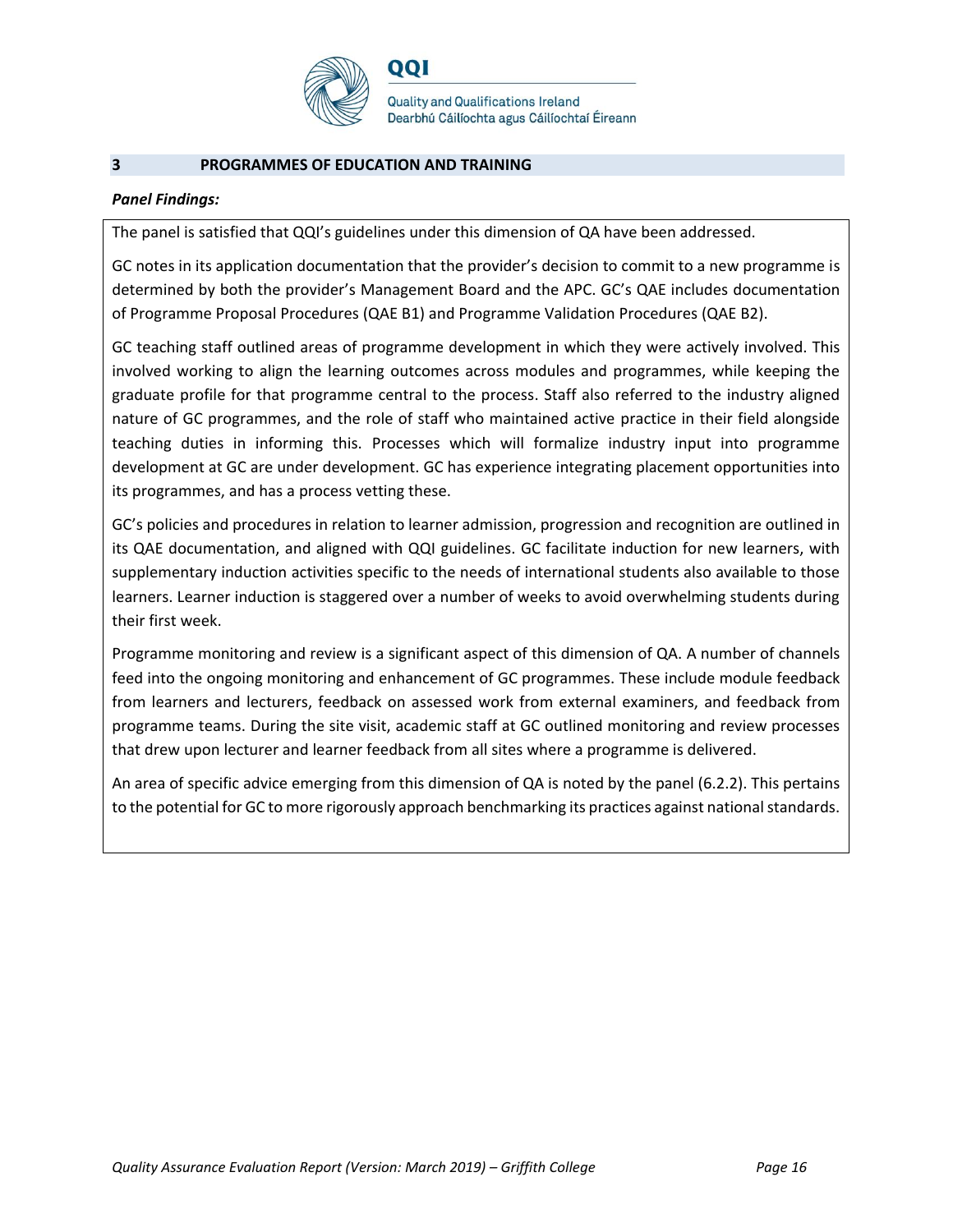

#### **4 STAFF RECRUITMENT, MANAGEMENT AND DEVELOPMENT**

#### *Panel Findings:*

The panel is satisfied that QQI's guidelines under this dimension of QA have been addressed.

GC offer a Special Purpose Certificate, a Postgraduate Diploma and Master of Training and Education. During the site visit, the panel sought to clarify GC's policy in relation to training and development in the domain of teaching and learning, and how this intersected with these programme offerings. The provider's staff indicated that GC academic staff are encouraged to undertake study in this area. For newly appointed academic staff who do not hold a professional teaching qualification, enrolment in the programme is a condition of contract, and fees are waived by the provider. GC notes that the increasing number of doctoral qualifications attained by the provider's staff is a reflection of changing expectations, and appropriate to GC's delivery of programmes at postgraduate NFQ Level 9.

General staff development and CPD may be sponsored by GC for both teaching and non-teaching staff; the provider's representatives noted that on average at least two staff members per month would request support for some form of CPD. Where this constitutes enrolment in a fee-paying course of study, the standard practice of GC is a contribution of up to 50% of course fees. During the site visit it was noted that this may extend to a 100% fee contribution if the staff member's CPD activity has operational or strategic value to the provider. Teaching staff who met with the panel during the site visit all indicated they had personally been involved in some form of professional development of the previous two year period.

GC representatives estimated the number of full-time teaching staff at GC to be less than 50% during discussions with the panel. This was seen as both an advantage and a disadvantage. Part-time staff concurrently working in industry bring value to GC programmes; these staff contribute practice-based insights and provide current perspectives on changing dynamics in their fields, including feedback on the performance of contemporary graduates. However, it is acknowledged by GC that greater challenges exist in engaging part-time staff in provider-specific CPD due to their reduced availability.

During the site visit, GC staff emphasized the value the provider places on diversity and inclusivity. The panel notes that this statement is well-supported and evidenced at GC with regard to its learners. In discussion with the panel, GC leadership affirmed the provider's equally firm commitment to ensuring appropriate levels of diversity among staff and the SMT. The panel notes that any such commitment is commendable, and advise this should also be formally stated within the provider's written policies and public communications.

GC's QAE includes documentation of Staff Development Practices (QAE 13), Performance Review & Staff Development Principles (QAE I2) and the Full-Time Staff Selection & Appointment Procedure (QAE I1).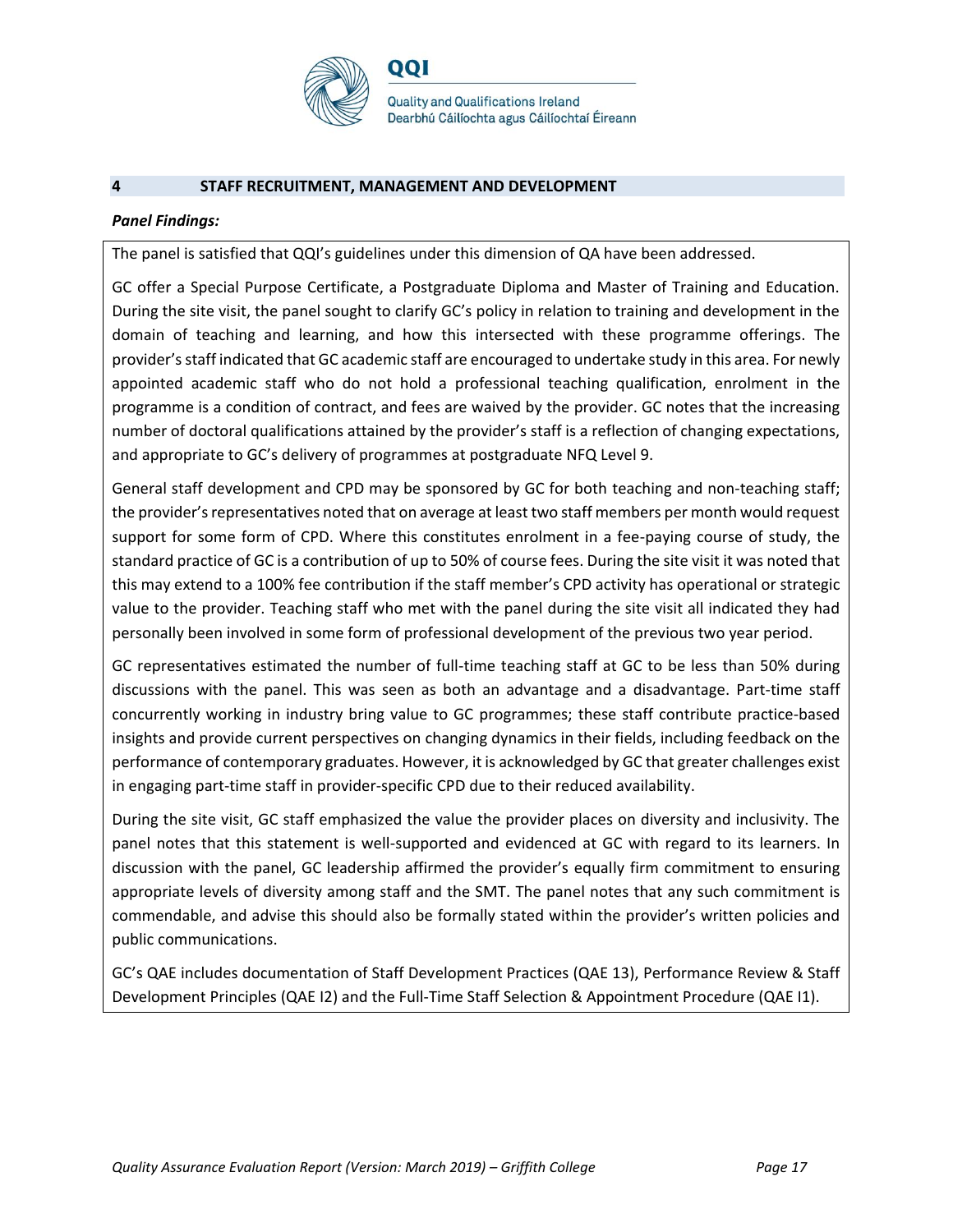

#### **5 TEACHING AND LEARNING**

#### *Panel Findings:*

The panel is satisfied that QQI's guidelines under this dimension of QA have been addressed.

QQI

Multiple examples of good practice in teaching and learning arose throughout the panel's discussions with GC staff and leadership across the site visit. The provider's teaching staff were able to articulate philosophies and outline practices that were indicative of a learner-centred pedagogy, and reflected a strong ethos of learner support across GC's programmes. The panel note that the stated mission of GC within its Strategic Plan 2014 – 2022, "*the relentless pursuit of the advancement of individual learner attainment*" is well aligned to this. Discussions with leadership, administrative and learner support staff regarding practices in their areas mirrored the learner-centred focus of the provider's teaching staff, and reflected GC's institution-wide commitment to facilitating a welcoming, inclusive and safe learning environment.

During the site visit, the panel sought clarification from the provider's staff with regard to the Teaching, Learning and Assessment (TLA) Strategy under development for 2019, mentioned in the provider's application. Specifically, the panel sought to clarify to what extent teaching staff at GC were involved with this process. Teaching staff at GC confirmed during the discussion that a TLA strategy was already established, and thus the process was in practical terms a review of this. Staff noted that TLA was a standard agenda item at programme meetings, and that from a faculty point of view this item could encompass areas such as the balance of formative versus summative assessment within a course or teaching and learning strategies specific to individual programmes.

The panel explored various dimensions of work-based learning during their discussions with GC staff, including how the organisation assures quality assurance of assessment in the workplace, and were satisfied with the responses of provider staff. GC requires job specifications for work placements to be approved by programme directors to ensure they align with learning outcomes. Vetting of placement opportunities and criteria for this are also standard practice, ensuring appropriate mentoring is in place.

GC engages at an institutional level with Communities of Practice, including IHEQN and HECA. The provider has also established the International Conference for Engaging Pedagogy (ICEP). This offers GC staff opportunities for cross-disciplinary learning with respect to teaching and learning.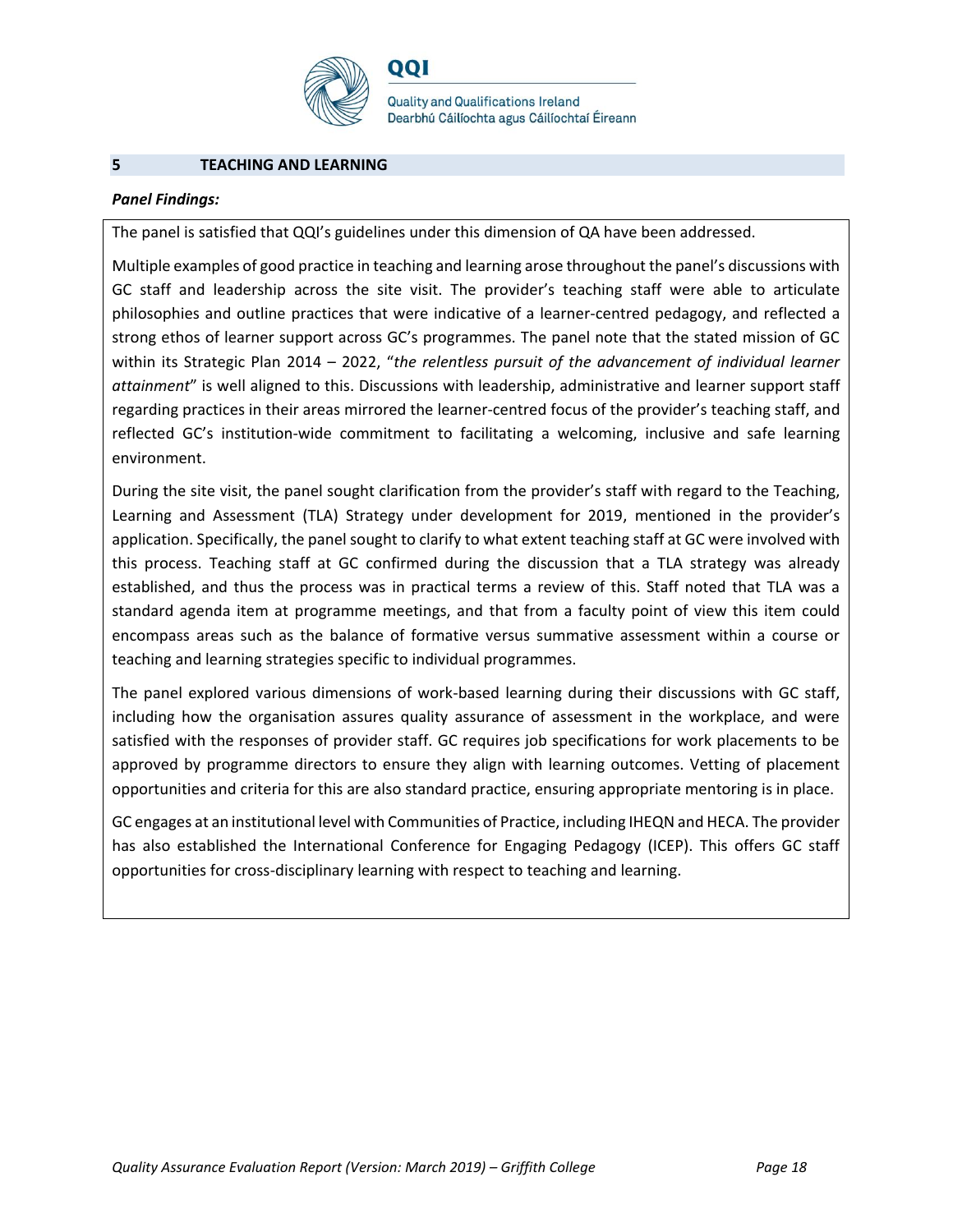

#### **6 ASSESSMENT OF LEARNERS**

#### *Panel Findings:*

The panel is satisfied that QQI's guidelines under this dimension of QA have been addressed.

001

During the site visit the panel sought to explore the degree to which assessment strategies at GC were fitfor-purpose with regard to measuring the achievement of learning, and to what extent they promoted and supported effective learning and teaching. Academic staff outlined a range of approaches to assessment, including practice-based tasks, simulations with industry clients and alternatives to written modes. GC staff noted that traditional examinations have been removed from some modules, and that the assessment was an area subject to continual review and improvement by programme staff.

GC has a policy on Academic Misconduct (QAE J6) and actively combats plagiarism through the use of Turnitin and other tools specific to disciplinary environments, for example in the computing faculty. Academic integrity and plagiarism are integrated into student induction, and training is provided for students within the first 6 – 8 weeks of their enrolment at GC. Academic staff were able to clearly outline to the panel the centralised process followed if plagiarism is identified, including communications with students and potential disciplinary procedures.

GC's policies on Assessment Control Principles (QAE E11), the Role & Responsibilities of External Examiners (QAE E2) and the Roles & Responsibilities of Invigilators and Examination Regulations (QAE E9) are included in its QAE documentation. Procedures are also available, and these include those for the Nomination and Appointment of External Examiners (QAE E1), Assessment Submission, Approval & Correction (QAE E3), Internal Moderation (QAE E6), Assessment Control (QAE E12), Review Board (QAE E13) and Examination Board (QAE E14).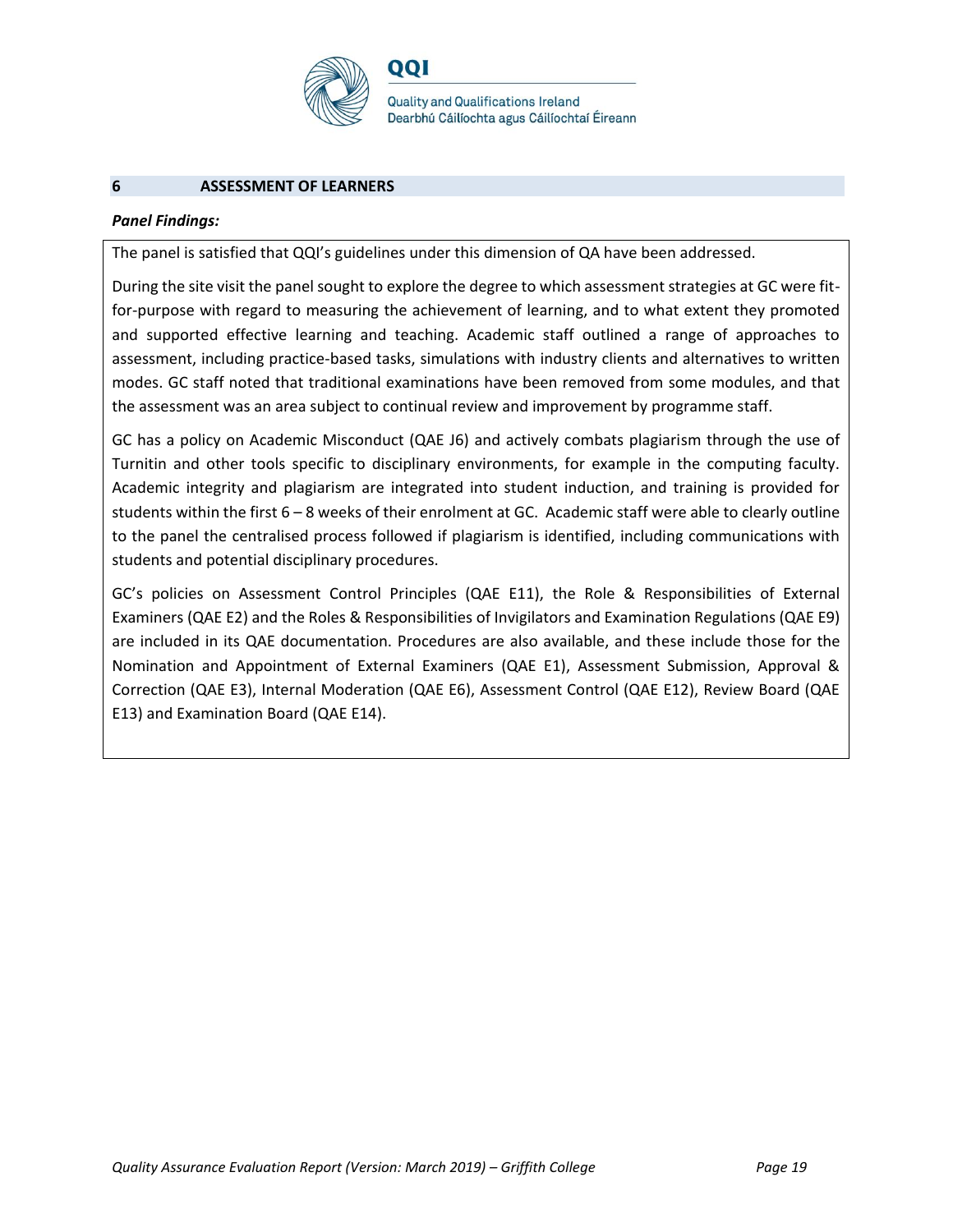

#### **7 SUPPORT FOR LEARNERS**

## *Panel Findings:*

The panel is satisfied that QQI's guidelines under this dimension of QA have been addressed.

QQI

GC makes a strong commitment to supporting learners through to completion of their programme of study, regardless of commercial pressures. Where programmes cease to be educationally or commercially viable and a decision is taken not to recruit additional cohorts, GC commits to ensuring currently enrolled learners can complete their programme of study in its entirety with GC. The provider has integrated this aspect of learner protection to its collaborative arrangements with partners.

The panel explored the area of supports for learners with special needs with GC staff during the site visit. The provider's staff noted that requests for special accommodations surrounding assessment are increasing; these may require additional resourcing, for example, where separate rooms are required during examinations. In general, following a disclosure of special needs and request for accommodations, the support officer meets with the student and agrees a plan. Within that plan the degree of disclosure of the learner's information to teaching staff is agreed. GC staff indicated that while this is preferably achieved prior to the learner commencing a module or programme of study, disclosure that require special accommodations can be made at any time by a learner.

Access and mobility issues are ongoing challenges for GC; some of the institution's buildings are listed and do not have lifts. Provider staff gave examples of workaround measures (for example, the installation of temporary ramps) that are used to accommodate learners as needed. The panel supports GC's commitment to improvement in the area of accessibility and inclusion. The very positive steps already taken by the provider notwithstanding, the panel notes that there is work to be done in this area. Specifically, developing awareness among academic staff of inclusive practices in teaching and learning and strategies for supporting learners with disabilities and learning differences could usefully be integrated into GCs staff development. Staff induction and training could usefully include information regarding practical measures, such as personal evacuation plans for wheelchair users.

GC states that a key aspect of its strategic plan/intent for growth is to increase recruitment of international learners. The provider has a number of good practices in place to support international students. Predeparture information is available, and supplementary induction sessions targeting the needs of international learners are available for a four-week period both prior to and following start dates. Prospective international learners are connected with current international students, and small group sessions are also facilitated to foster potential for supportive peer relationships to emerge. Consideration is given to peer support needs in the allocation of on-campus accommodation to international students. International office staff note that the division operates an open door policy, and strives to make students feel welcome and supported.

An area of specific advice emerging from this dimension of QA is noted by the panel (6.2.3), in which the panel emphasizes its support for GC'sintention to ensure greater learner representation and engagement with its QAE processes moving forward.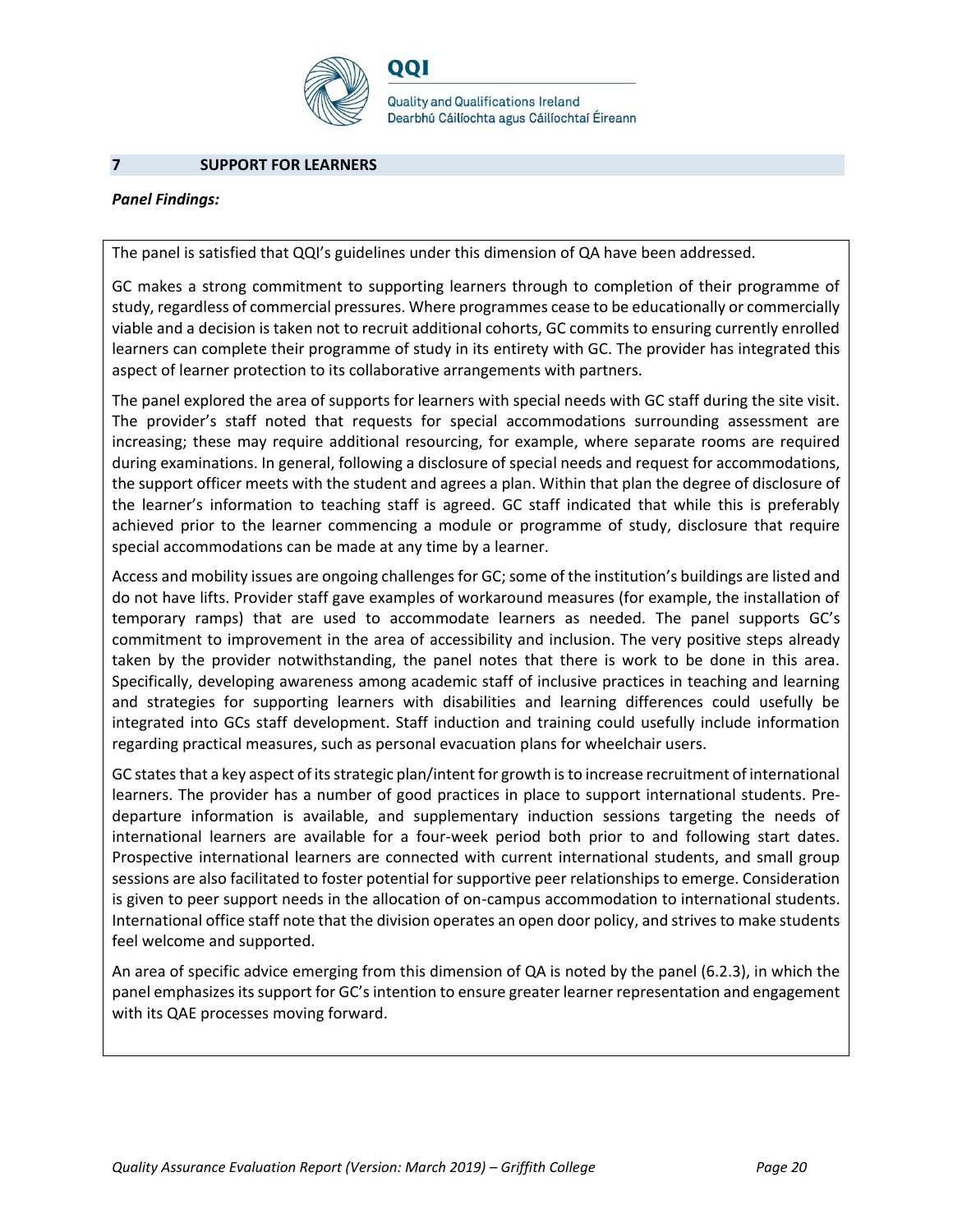

#### **8 INFORMATION AND DATA MANAGEMENT**

## *Panel Findings:*

The panel is satisfied that QQI's guidelines under this dimension of QA have been addressed.

The panel were provided with a copy of GC's Overall Risk Analysis for GDPR (February 2109 annual review) in advance of the site visit.

During the site visit the panel asked GC staff members what GDPR training they had received. The panel were satisfied that appropriate levels of training in areas across the organisation (including programme administration and marketing) had been provided, and that a senior staff member had a clearly designated role/responsibility as the GDPR compliance officer within the organisation.

The panel were satisfied that GC is working effectively in the area of data management. The provider is capturing and utilising data sets, and working toward predictive usage. Staff in this area are well-informed regarding developments in this field and their potential for the organisation.

## **9 PUBLIC INFORMATION AND COMMUNICATION**

## *Panel Findings:*

The panel is satisfied that QQI's guidelines under this dimension of QA have been addressed.

The panel asked staff to elaborate on procedures for ensuring that information published on the provider's website is accurate, up to date and accessible to stakeholders. Staff indicated that they had clear contact and approval lines, which encompassed QAE as well as relevant faculty and programme directors.

GC's web content administrator is the individual solely responsible for what is published on the website, and that individual meets regularly with other divisions including Marketing and IT. Currently the institution has no particular policies pertaining to the accessibility of its online content.

GC's Programme Information Provision Policy is included in its QAE documentation (QAE C1).

## **10 OTHER PARTIES INVOLVED IN EDUCATION AND TRAINING (incl. Apprenticeships)**

#### *Panel Findings:*

The panel is satisfied that QQI's guidelines under this dimension of QA have been addressed.

GC outlines its collaborative provision and external partnership arrangements in its QAE Manual (Collaborative Programmes, Transnational Programmes and Joint Awards; QAE L1).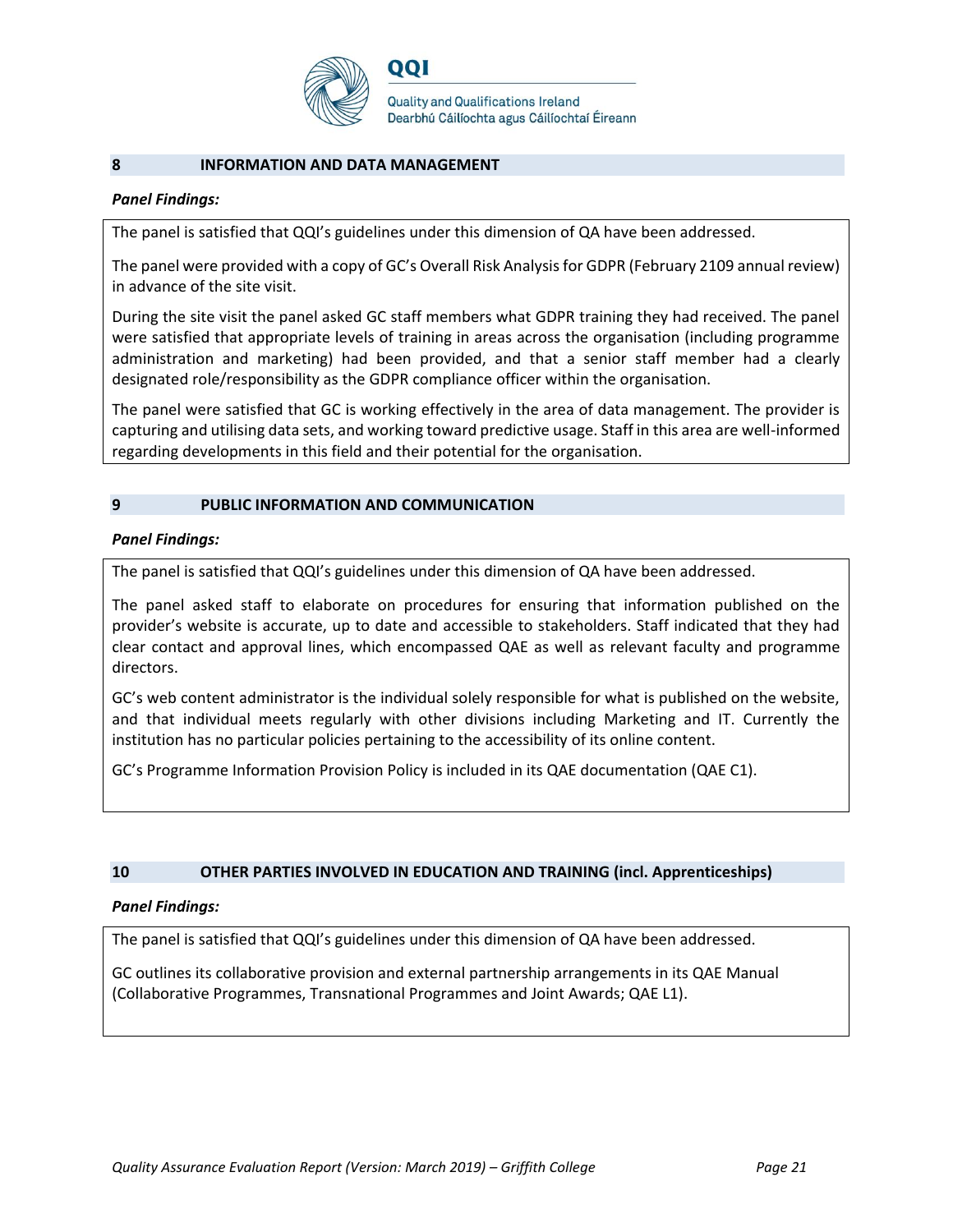

#### **11 SELF-EVALUATION, MONITORING AND REVIEW**

#### *Panel Findings:*

The panel is satisfied that QQI's guidelines under this dimension of QA have been addressed.

During the site visit the panel sought to explore how learner engagement was measured, and how information on actions taken in response to learner feedback was circulated. Discussion with GC representatives in this regard spanned multiple aspects of provision. GC undertakes regular review of its facilities, and information on the top ten areas of facility review, including how the institution has responded, is provided on the website.

Academic staff at GC outlined monitoring and review processes that drew upon lecturer and learner feedback from all sites where a programme is delivered. Lecturers complete module reports, which are linked to student feedback and considered during programme reviews, including annual reviews.

GC programme review committees have formal learner representation, and GC staff note that learner feedback captured via multiple channels of informal communication is broadly considered by the provider. Formal student representation has been noted internally as an area of weakness, and a plan is in place to address this.

An area of specific advice emerging from this dimension of QA is noted by the panel (6.2.3), in which the panel emphasizes its support for GC's intention to ensure greater learner representation and engagement with its self-evaluation, monitoring and review processes moving forward.

GC's procedures for Institutional Review (QAE G5), Programme Evaluation (QAE G4), Department Review (QAE G3), Faculty Review (QAE G2) and Programme Review (QAE G1) are included in its documentation. Additional procedures for Learner Feedback (QAE F2) and Gathering External Feedback (QAE F3) are also provided.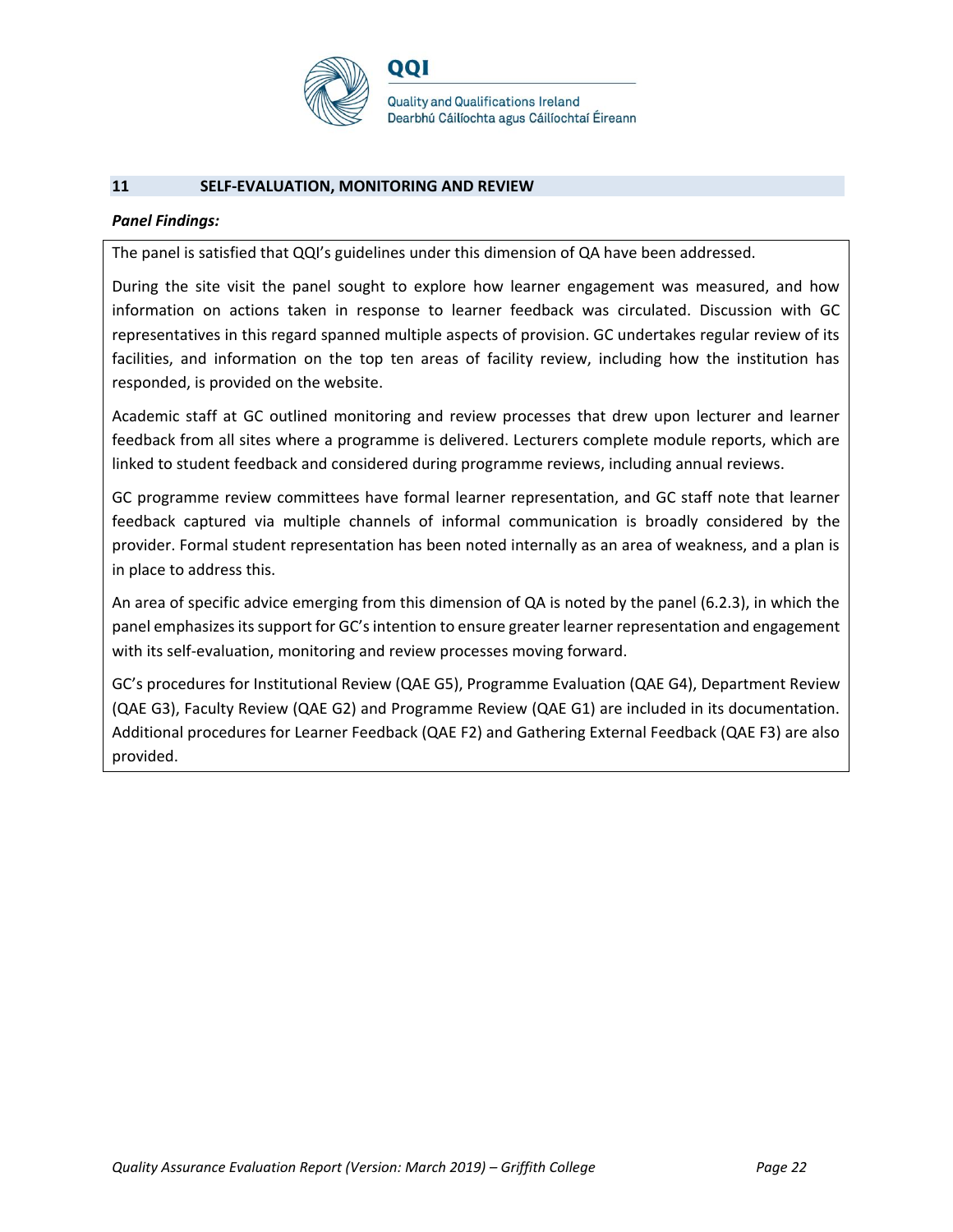

## **12 TOPIC-SPECIFIC QA PROCEDURES: BLENDED LEARNING**

## *Panel Findings:*

The panel is satisfied that QQI's guidelines under this dimension of QA have been addressed.

During the site visit discussion of blended learning was appropriately integrated with the panel's broader discussions with GC staff in relation to teaching and learning (see Section 5.5) and assessment (see Section 5.6).

The provider is experienced in provision of programmes using a Blended Learning mode of delivery. GC staff indicated during the site visit that continual improvement in Teaching and Learning practices at GC included a focus on how students learn in virtual environments. Full Moodle rollovers are undertaken at GC, and these ensure that online learning resources are regularly reviewed.

The provider notes in its application documentation that an Implementation Plan is currently being developed to align the College's policies and procedures within that of the QQI Guidelines for Blended Learning, acknowledging that continued development in distance provision is required.

GC's QAE documentation includes an adjacent policy on the Principles of QA for Distance Learning (QAE L2).

# **Evaluation of draft QA Procedures - Overall panel findings**

The panel commends GC on its constructive and open dialog with the panel members during the site visit. Through the reengagement process the panel had opportunity to explore dimensions of GC's QA in depth with the provider's leadership, SMT, academic, administrative and support staff. These discussions have made clear the multiple areas of provision in which GC actively pursue excellence, not least in the areas of Teaching and Learning and Student Support.

The panel notes that the provider has self-identified areas of vulnerability in relation to governance and decision-making processes. The panel also acknowledges that GC has indicated awareness of the need to increase learner representation throughout the provider's processes, and GC is engaging with NSTEP to support this.

The panel confirms that GC effectively addressed, and provided evidence of addressing the *proposed mandatory changes* outlined in Section 6.1 within the allocated 6 week period. As a consequence, the panel recommends that QQI approve GC's QA procedures.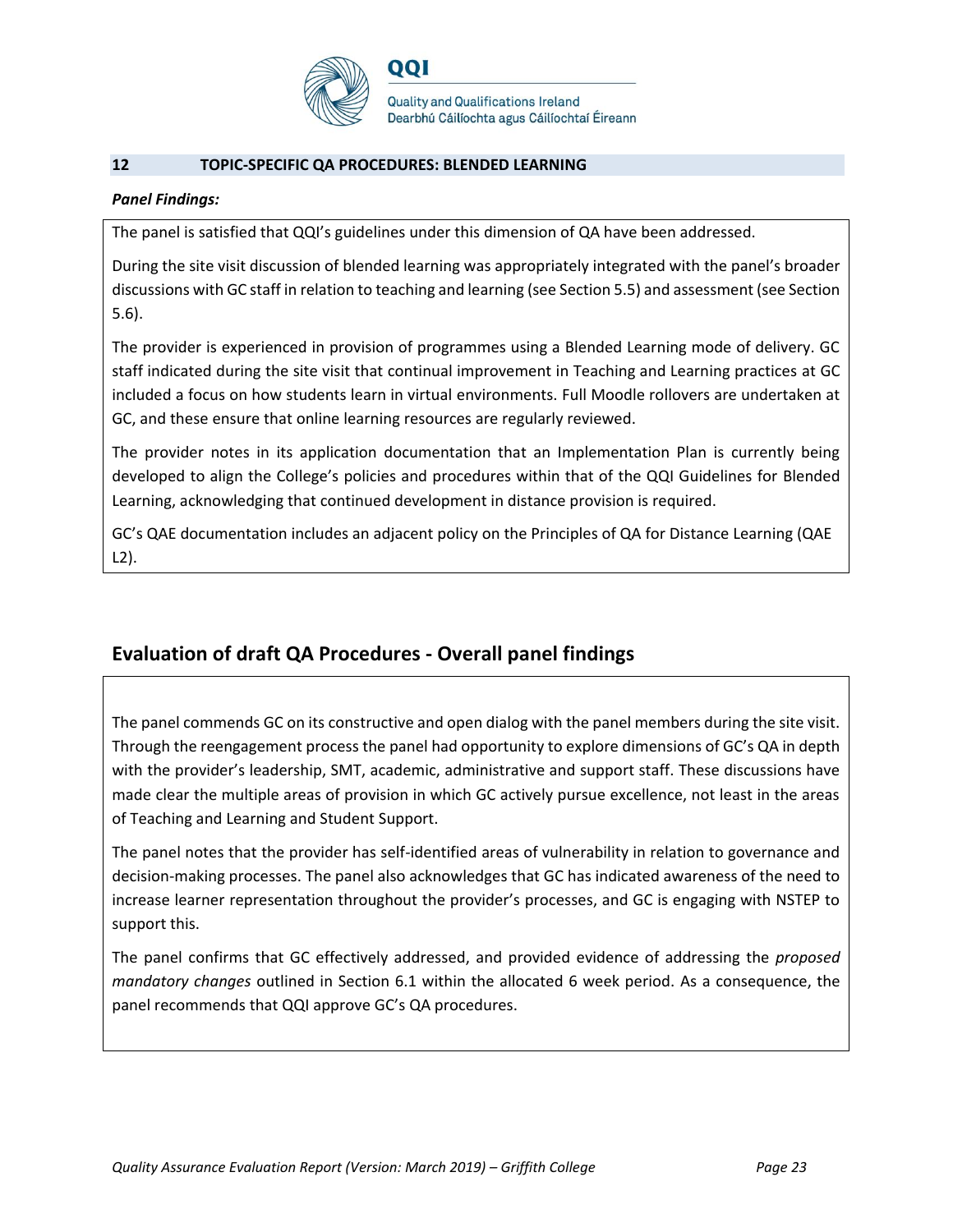

# **Part 6 Mandatory Changes to QA Procedures and Specific Advice**

The following proposed mandatory changes were identified at the conclusion of the site visit on 27<sup>th</sup> May 2019 by the panel. The panel availed of the option to defer its decision to allow GC an opportunity to address these issues within a six-week period. The Panel reconvened on 2<sup>nd</sup> July 2019 to evaluate evidence submitted by GC in support of the proposed changes. Following an evaluation of the evidence submitted, the panel is satisfied that GC has adequately addressed the issues set out in Section 6.1 below.

## **6.1 Proposed Mandatory Changes**

- **6.1.1** At the time of the site visit, the chair of the three largest committees was held by the same individual, who was a major shareholder. This ran the risk of not transparently evidencing separation of academic and commercial decision making. To address this, the panel identified this as a mandatory change. Following desk review of the evidence submitted by Griffith College within the six-week period allocated, the panel was satisfied that Griffith College has addressed this proposed mandatory change by appointing an independent chair to the Griffith College Academic and Professional Council.
- **6.1.2** At the time of the site visit, the panel noted that the lack of externality within units of governance needed to be addressed. It was suggested that this could be resolved, for example, through the appointment of an external chair to the Academic & Professional Council. Following desk review of the evidence submitted by Griffith College within the six-week period allocated, the panel welcomed the appointment of Marion Coy to the position of Chair of Griffith College's Academic and Professional Council. The panel notes that the terms of reference for the Academic and Professional Council have also been amended to include an external industry representative. The panel notes a further item of *specific advice* in relation to externality in Section 6.2 of this report.
- **6.1.3** The composition of the Griffith College Academic & Professional Council and its range of subcommittees, for example, the Quality and Academic Enhancement Subcommittee must be changed to reflect greater representation of both academic staff and learners. Following desk review of the evidence submitted by Griffith College within the six-week period allocated, the panel was satisfied that Griffith College has taken some steps to address this proposed mandatory change. The panel includes a further note of specific advice in relation to this area in Section 6.2.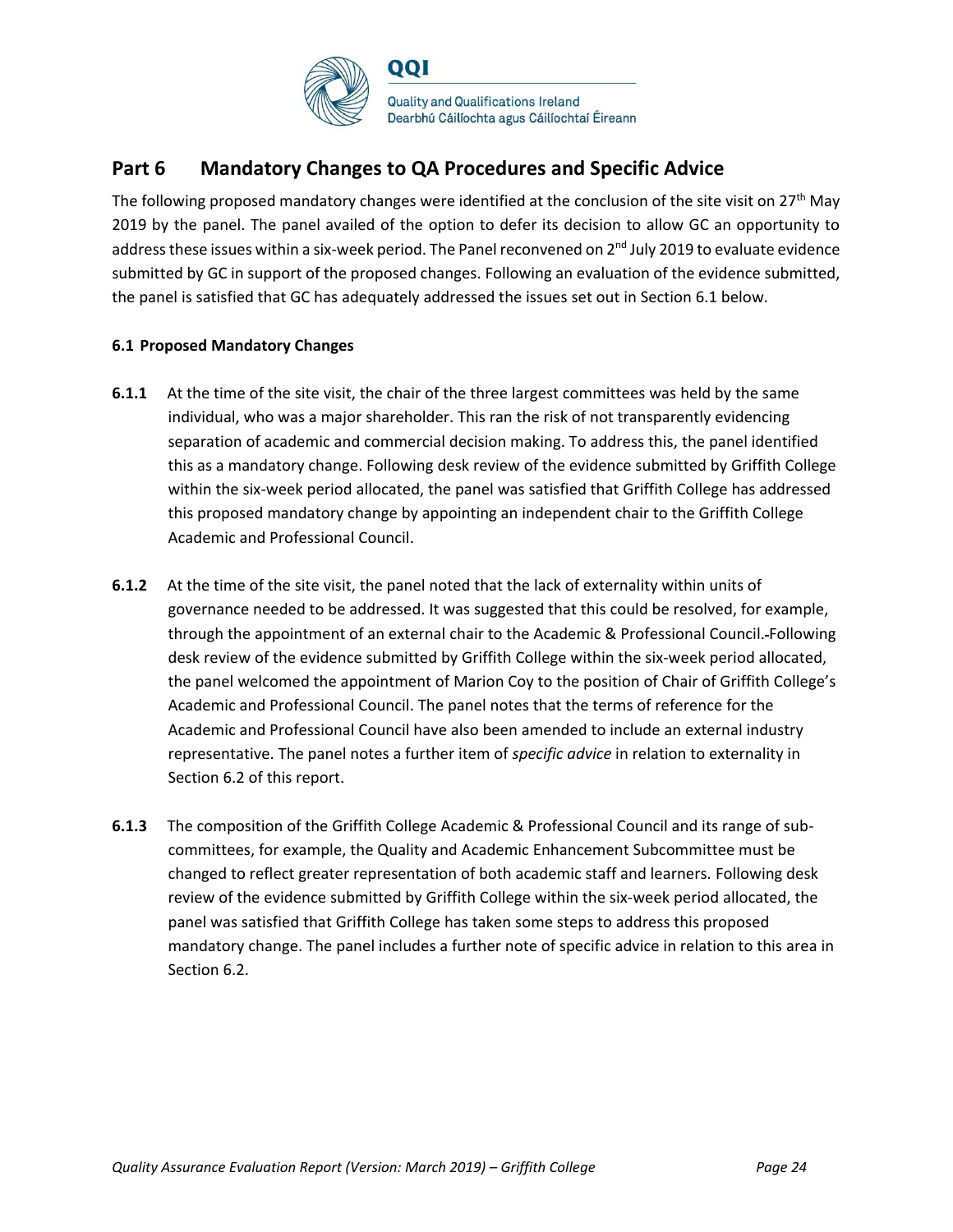

## **6.2 Specific Advice**

- **6.2.1** The panel acknowledges that strong informal networks and an open culture of communication within the organisation is a strength. However, the panel advise that Griffith College require a better balance between informal practices and more formal structures and documentation, particularly in a period of growth.
- **6.2.2** The panel advises that Griffith College could be more rigorous in its approach to benchmarking the quality of its programmes, teaching & learning and a range of QA processes against national standards. Specifically, GC is advised to consider the HEA data on learner enrolment, progression and completion rates as part of its benchmarking activity.
- **6.2.3** The panel supports the intention expressed by Griffith College to have greater learner representation and engagement with its QAE processes. GC is advices to consider more formal structures for collecting and acting on learner feedback and the role of learners within such structures, for example, in relation to programme development, monitoring and review.
- **6.2.4** The panel supports Griffith College's planned expansion of externality on its board of directors. The panel encourages Griffith College to move forward rapidly with its stated plan to develop criteria to assist in the identification and selection of external expert candidates for future appointment.

# Part 7 Proposed Approved Scope of Provision for this provider

| $NFA$ Level(s) – min and max | <b>Award Class(es)</b> | <b>Discipline areas</b>         |
|------------------------------|------------------------|---------------------------------|
| $6 - 9$                      | Major, SPA, Minor      | accountancy, animation, audio   |
|                              |                        | and music technology, business, |
|                              |                        | computing science, education    |
|                              |                        | and training, English language, |
|                              |                        | fashion and interior design,    |
|                              |                        | photography, film and TV        |
|                              |                        | production, hospitality         |
|                              |                        | management, industrial          |
|                              |                        | engineering, journalism and     |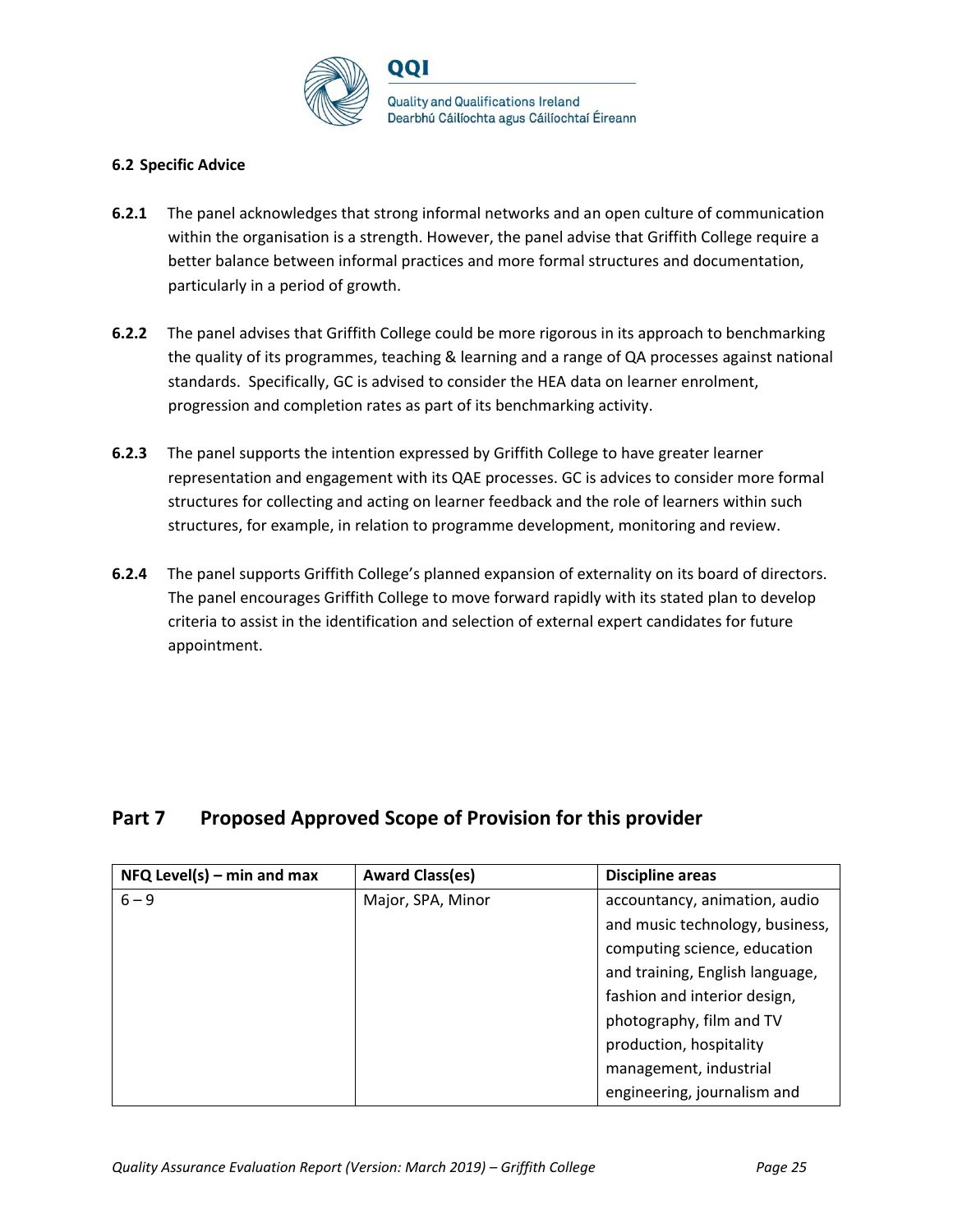

|  | media communications, law and |
|--|-------------------------------|
|  | pharmaceutical science        |

# **Part 8 Approval by Chair of the Panel**

This report of the panel is approved and submitted to QQI for its decision on the approval of the draft Quality Assurance Procedures of Griffith College.

 $\bigwedge$  Name:  $\bigwedge$  Muni Dang

Date:

 $8<sup>th</sup>$  July 2019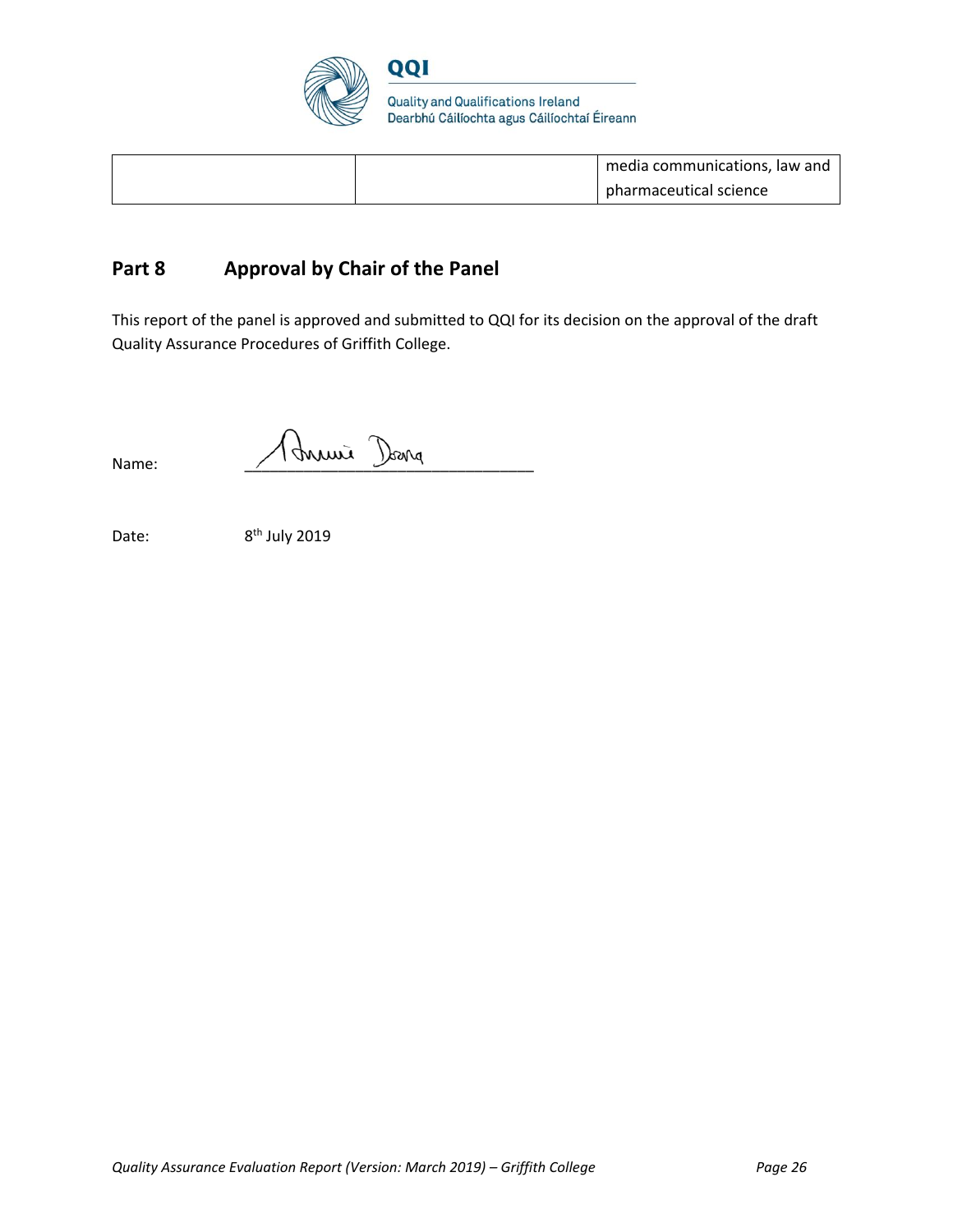

# **Annexe 1: Documentation provided to the Panel in the course of the Evaluation**

| Document                                                                                       | Related to        |  |
|------------------------------------------------------------------------------------------------|-------------------|--|
| <b>Updated Organisation Chart</b>                                                              | 5.1               |  |
| <b>Overall Risk Analysis for General Data Protection Regulations</b><br>Feb 2019 Annual Review | 5.1, 5.8          |  |
| Risk Register – Summary of Service Department Reports – Jan<br>2019                            | 5.1               |  |
| National Marketing Strategy to Deliver Growth for Autumn<br>2019                               | 4.2, 5.1          |  |
| Presentation - QQI Re-engagement - Panel Visit                                                 | General           |  |
| Evidence Submitted Post Site Visit to Address Proposed Mandatory Changes                       |                   |  |
| Confirmation of acceptance of role as Chair of Academic and<br><b>Professional Council</b>     | 5.1, 6.1.1, 6.1.2 |  |
| Response to Reengagement Report                                                                | General, 6.1, 6.2 |  |
| Revised Membership of APC                                                                      | 6.1.1, 6.1.2      |  |

# **Annexe 2: Provider staff met in the course of the Evaluation**

Name Role/Position

- Prof. Diarmuid Hegarty (President of the College)
- Dr Tomás Mac Eochagáin (Director of Academic Programmes)
- Ronan Fenelon (College Director)
- Eamonn Nolan (Head of Academic Programmes)
- Ailish Finucane (Head of Academic Administration)
- Kevin Geoghegan (Director International)
- Jack Leahy (QAE Officer)
- Madeleine Ford (Member of Management Board)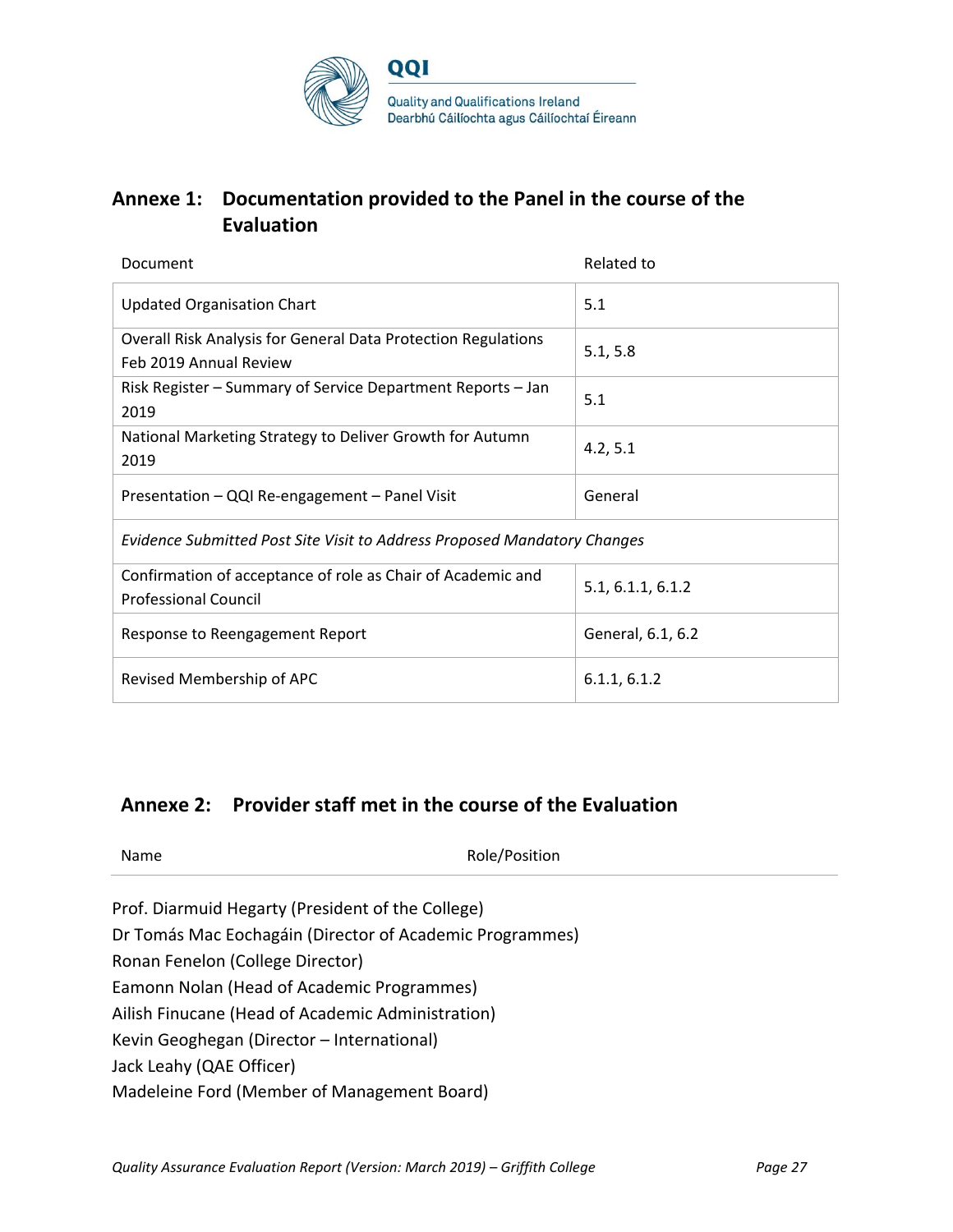

Reg Callanan (Director – Professional Programmes) Pat Sheehan (Chief Financial Accountant) Kevin O'Sullivan (Griffith College – Director - Limerick Campus) Jim Daly (Griffith College – Head of Cork Campus) Noel Daly (Griffith College – Director of Academic Programmes - Cork Campus) Rabia Mirza – HR Manager Alice Childs (Learning Technologist Manager) Robert McKenna (Head Librarian) Caroline Connolly (Academic Administration Manager) Suzanne Burdis (Senior Lecturer, Business) Angela O'Keefe (Associate Lecturer, Business) Eilis O'Leary (Deputy Head of Faculty, Graduate Business School) Robbie Smyth (Deputy Head of Faculty, Journalism & Media Communications) Barry Denby (Programme Director, Computing) Finbarr Sheehy (Director of Programme Development, Innopharma Labs – Collaborative Partner) Catherine Horgan (Programme Director / Lecturer – Limerick Campus) Rebecca Daly (Programme Administrator, Design Faculty) Anthony Brosnan (Lecturer – Limerick Campus) Deirdre Casey (Lecturer –Mathematics - Cork Campus) Sally-Anne McIver (Manager, International Office) Emily Watts (Business Manager, Marketing) Sinead O'Dea (Marketing Manager, Cork) Emma Flynn (Careers Officer) John Molohan (Head of IT Services) Orla Butler (Learner Support Coordinator) Sean Martin (Springboard+ / Employability Officer) Paul Walsh (Students' Union Manager) John Molohan (Head of IT Services) Kieran Hickey (Admissions Officer) Karl O'Reilly (Senior Examinations Officer) Fiona O'Sullivan (Programmes Administrator - Limerick campus) Christine While (Programmes Administrator – Cork campus) Claire Aston (Deputy Head of Griffith College Student Union)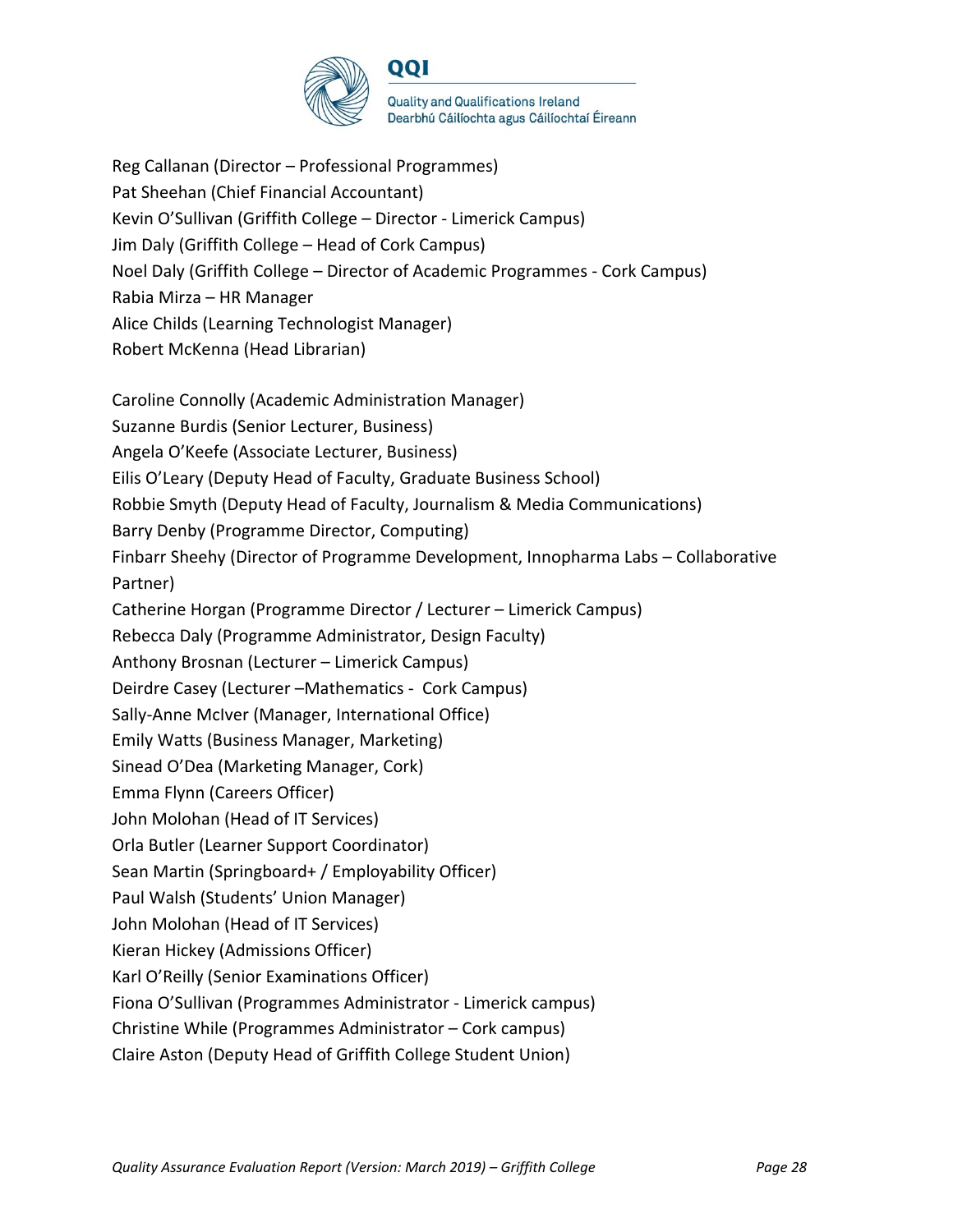*Appendix:* Provider response to the Reengagement Panel Report



# Griffith College

# **Coláiste Uí Ghríofa**

**Response to the report of the independent review panel convened to consider Griffith College's reengagement with Quality and Qualifications Ireland**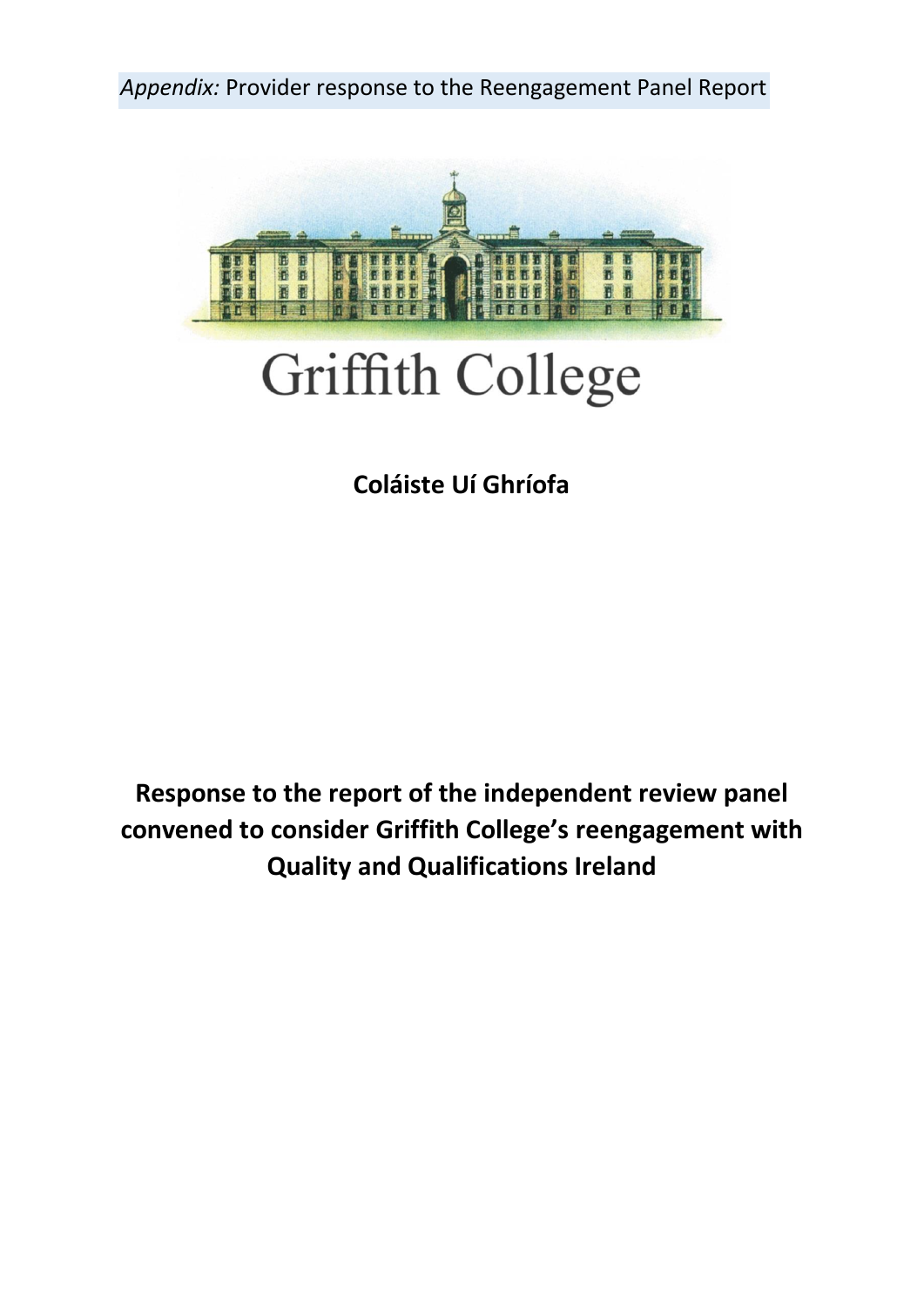# Contents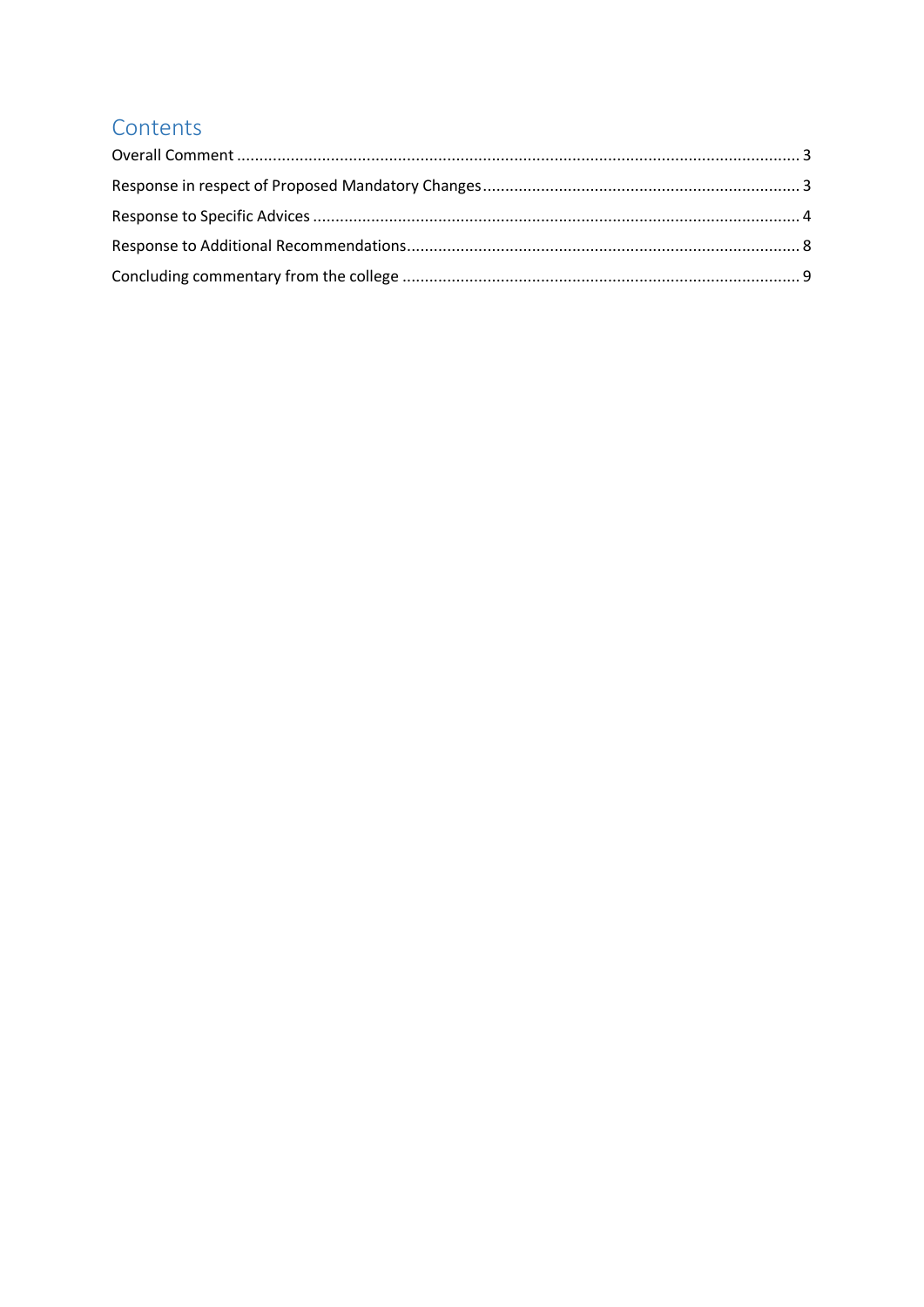# <span id="page-30-0"></span>**Overall Comment**

Griffith College welcomes the report of the independent panel convened to consider the college's reengagement with QQI. It greatly appreciates the time and commitment given by the panel members to the review process and the constructive and professional manner in which the comprehensive review was undertaken.

The college welcomes the panel's many findings and commendations throughout the report and its overall recommendation to QQI's Programmes and Awards Executive Committee to approve the college's QAE procedures.

The college welcomes and supports the panel's identification and findings in respect of mandatory changes, specific advices and other recommendations.

The college's response is presented below under the following headings:

- Response in respect of mandatory changes
- Response in respect of special advices
- Response in respect of other recommendations
- Concluding commentary from the college

# <span id="page-30-1"></span>**Response in respect of Proposed Mandatory Changes**

The panel report identified three proposed mandatory changes. These are presented below, followed in each case by the college's response.

## Mandatory Change 1

**"At the time of the site visit, the chair of the three largest committees was held by the same individual, who was a major shareholder. This ran the risk of not transparently evidencing separation of academic and commercial decision making. To address this, the panel identified this as a mandatory change. Following desk review of the evidence submitted by Griffith College within the six-week period allocated, the panel was satisfied that Griffith College has addressed this proposed mandatory change by appointing an independent chair to the Griffith College Academic and Professional Council."**

#### Response/Implementation Plan

The college welcomes and supports Mandatory Change 1 above and the appointment of an independent chair of its Academic and Professional Council.

## Mandatory Change 2

**"At the time of the site visit, the panel noted that the lack of externality within units of governance needed to be addressed. It was suggested that this could be resolved, for example, through the appointment of an external chair to the Academic & Professional Council. Following desk review of the evidence submitted by Griffith College within the six-week period allocated, the panel welcomed the appointment of Marion Coy to the position of Chair of Griffith College's Academic and Professional Council. The panel notes that the terms of reference for the Academic and Professional Council have also been amended to include an external industry representative. The panel notes a further item of specific advice in relation to externality in Section 6.2 of this report.** 

## Response/Implementation Plan

The college welcomes and supports Mandatory Change 2 above and the revision of the terms of reference and membership of its Academic and Professional Council.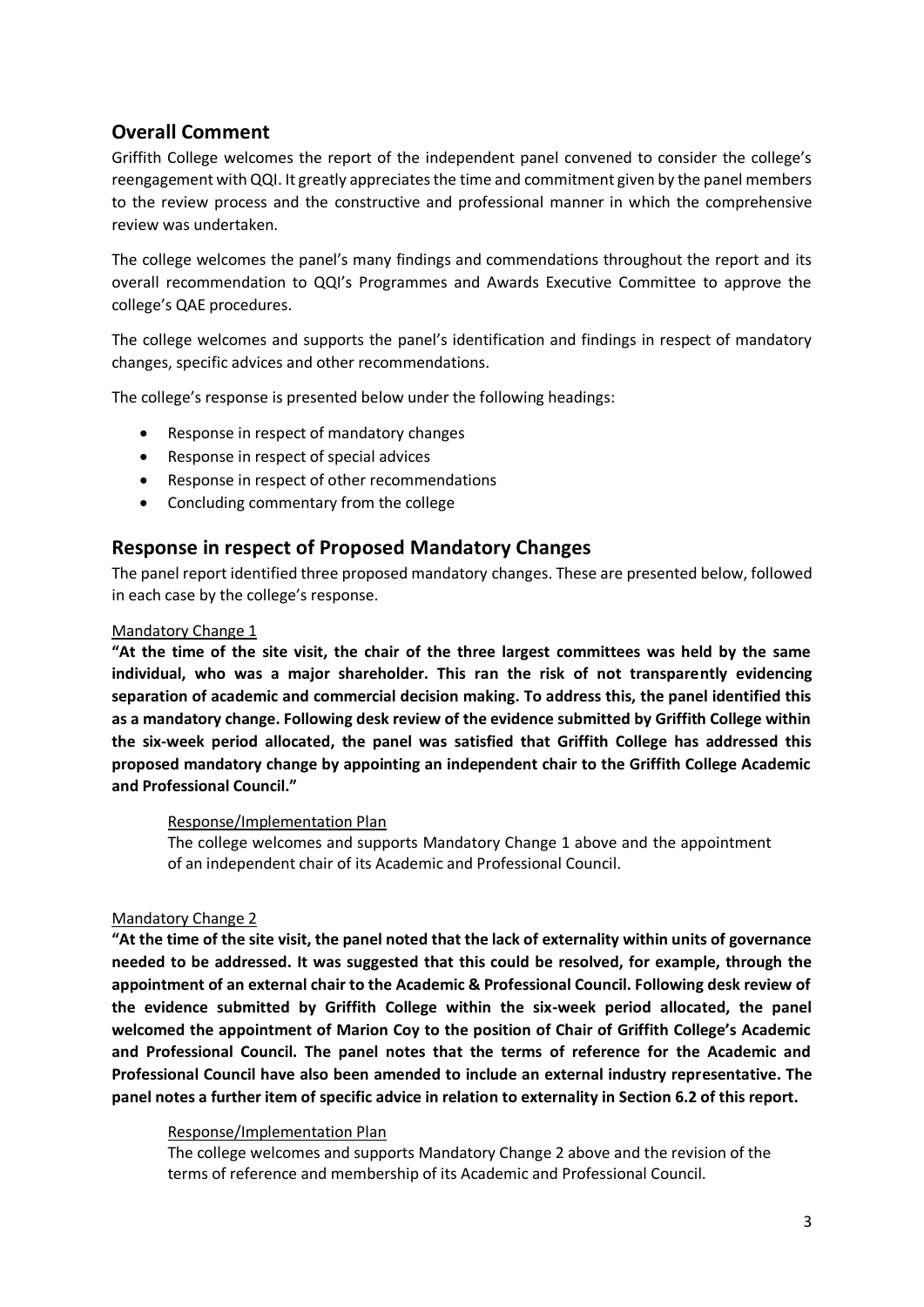## Mandatory Change 3

**"The composition of the Griffith College Academic & Professional Council and its range of subcommittees, for example, the Quality and Academic Enhancement Subcommittee must be changed to reflect greater representation of both academic staff and learners. Following desk review of the evidence submitted by Griffith College within the six-week period allocated, the panel was satisfied that Griffith College has taken some steps to address this proposed mandatory change. The panel includes a further note of specific advice in relation to this area in Section 6.2.** 

## Response / Implementation Plan

The college welcomes and supports Mandatory Change 3 above and the greater representation of both academic staff and leaners on its Academic and Professional Council and range of subcommittees.

Specific amendments in this regard include:

- The addition of full-time and part-time lecturers to APC, subject to election by their peers
- The addition to APC of a second learner (in addition to the President of the Students' Union)
- The addition to APC of an elected staff member
- Clarification on the method of appointment for representatives of other groups in the college (e.g. programme directors, learner support staff)
- Reconstitution of the quality assurance and enhancement sub-committee to include a learner representative, a lecturer, and a faculty administrator
- Formal constitution of the complaints hearing panel
- Formal constitution of the programme director committee, the heads of faculty committee and the faculty administrator committee as sub-committees of APC

# <span id="page-31-0"></span>**Response to Specific Advices**

The panel's final report offers four specific advices. These are presented below, followed in each case by the college's response.

# Specific Advice 1

**"The panel acknowledges that strong informal networks and an open culture of communication within the organisation is a strength. However, the panel advise that Griffith College require a better balance between informal practices and more formal structures and documentation, particularly in a period of growth."**

## Response

The college accepts that it has benefitted greatly from the relatively small, open and close-knit staff community it enjoys on each of its campuses and the regular communication it has between members of all campuses at director, head of faculty, programme director, lecturer level and support department level.

It accepts also that the college's formal structures and documentation must continue to be strengthened. Existing formal structures include – management board meetings, APC meetings, programme committee meetings, programme director meetings, heads of faculty meetings, examination boards, induction, external examination, APL / APEL procedures, complaints processes, HR processes, appeals procedures, etc. The college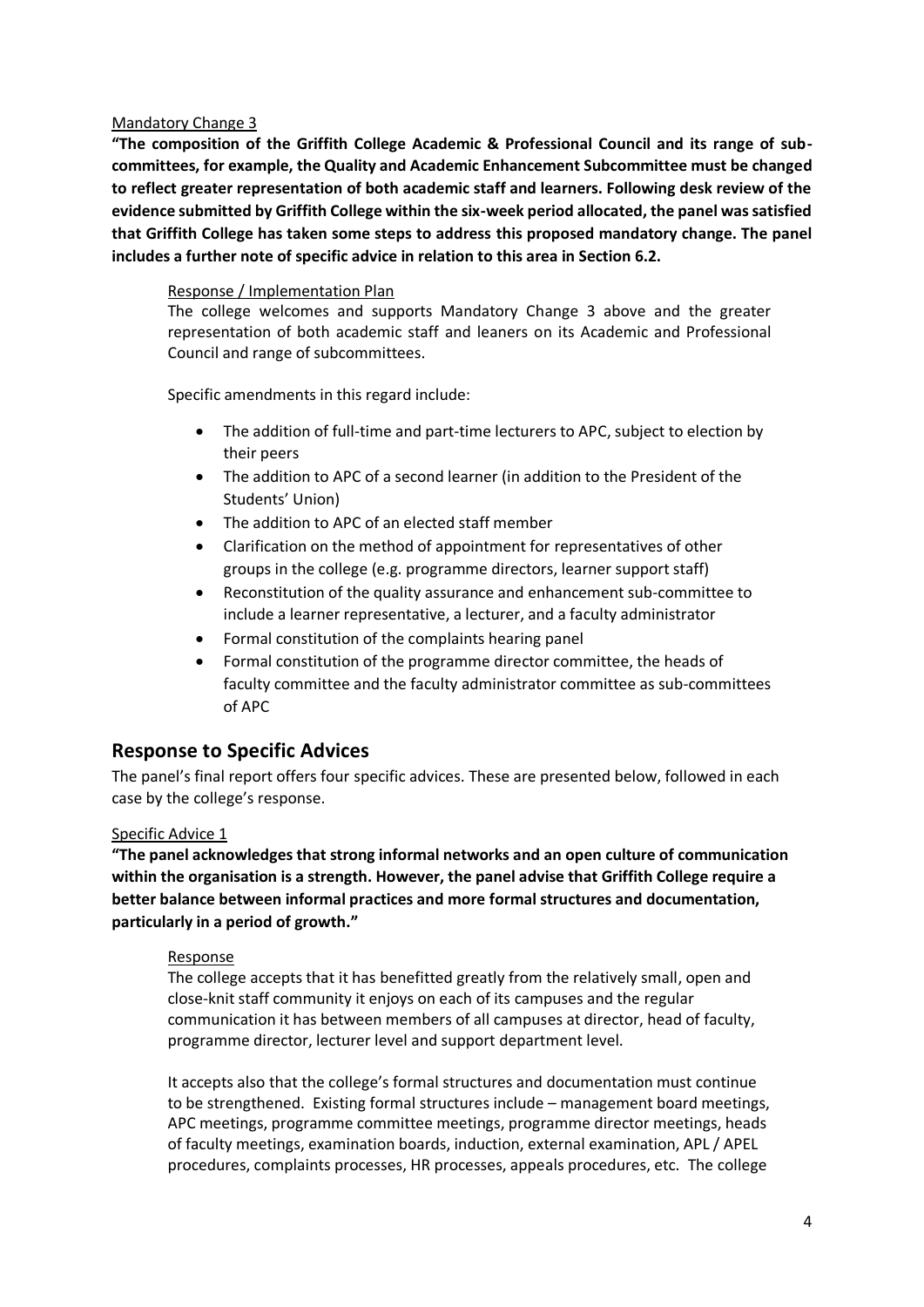also has a number of college wide committees in relation to IT, e-learning, HR, Safety and other issues.

All of these committees and working groups ensure regular up-to-date communication of developments amongst their membership. In many instances, developments arising at working group / committee level are communicated by email to all staff and lecturers as appropriate, for example in the case of programme developments, validations, or changing requirements arising from QQI, GDPR or other external sources.

## Proposed

Following this reengagement process, the college's QAE department plans to review the operational effectiveness of the college's communication processes, by seeking feedback from all stakeholders involved.

Greater formalisation is planned in respect of the communication of minutes / key findings of APC subcommittees, for example Programme Directors, Heads of Faculty, etc. to the APC, and to the communication flows between the APC, Management Board and the College's Board of Directors.

## Specific Advice 2

**"The panel advises that Griffith College could be more rigorous in its approach to benchmarking the quality of its programmes, teaching & learning and a range of QA processes against national standards. Specifically, GC is advised to consider the HEA data on learner enrolment, progression and completion as part of its benchmarking activity"**

## **Response**

The college has a track record of benchmarking of its quality processes against national and international best practice. It is committed to continuing and extending the benchmarking of its quality processes as developments in higher education processes arise.

The College will specifically consider the HEA data on learner enrolment, progression and completion with a view to establishing and providing comparable metrics by which the college's learners' performance data can be presented, communicated and evaluated.

The following benchmarking activity is either currently undertaken or planned.

## Benchmarking of Programmes

- Programmes are designed and submitted for validation to independent panels appointed by QQI
- Programmes are subject to review by external examiners
- Programmes are formally assessed by learners and lecturers each semester
- Programme learning outcomes and benchmarked against comparable programmes nationally and internationally as part of programme review / revalidation processes
- Programme assessment is subject to internal and external moderation
- Programmes are informed by stakeholders industry, graduates,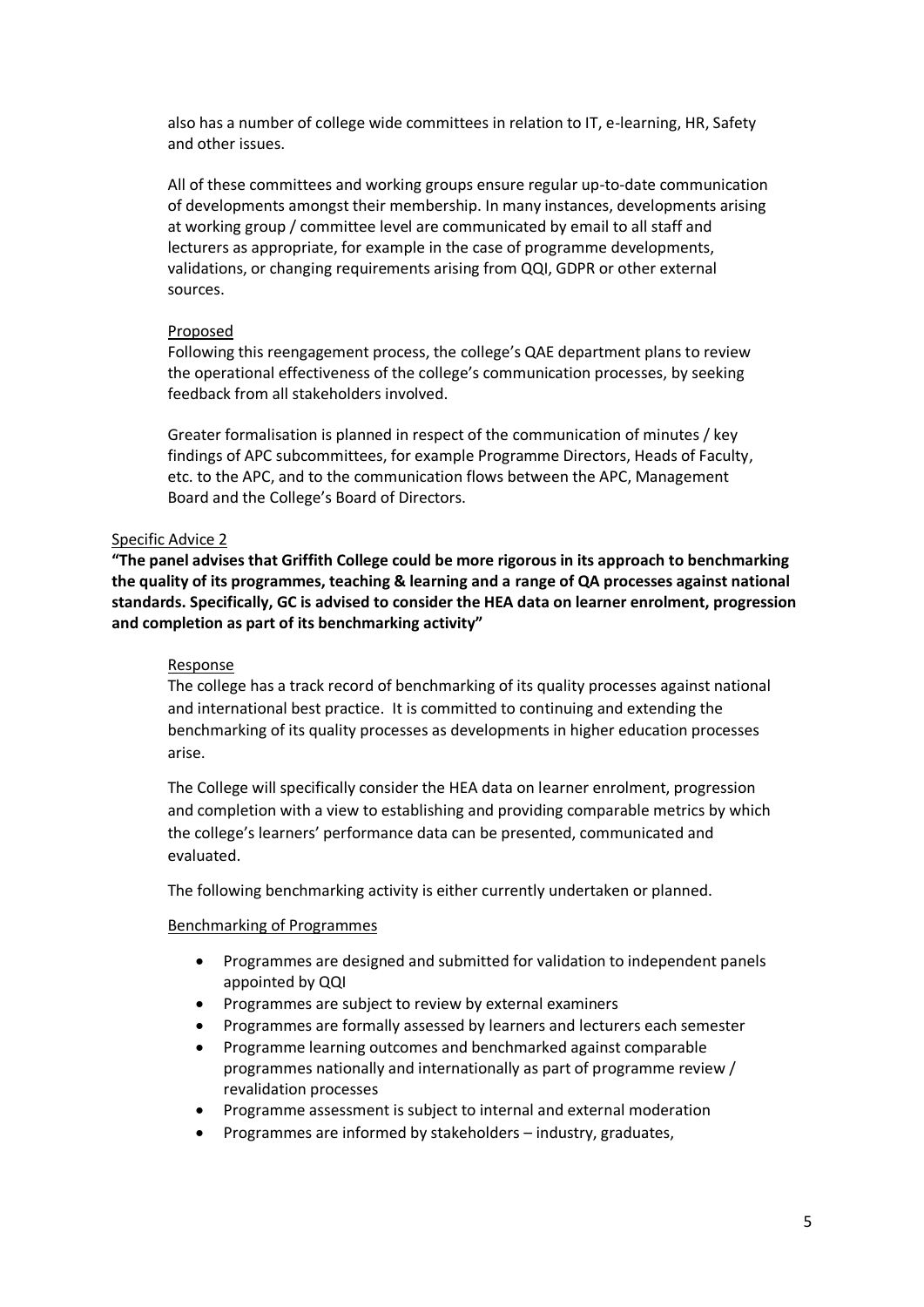## Proposed

• The college has invited other institutions to engage in a benchmarking exercise involving the sharing of examinations within common disciplines (e.g. a sharing of all examinations in a B.Sc. in Computing programme by programme directors as part of a Chatham House style workshop to benefit all institutions' programmes)

## Benchmarking of Teaching and Learning

- The college is an active member of the National Forum for Teaching and Learning
- The college's programme and module learning outcomes are aligned to national awards standards as part of the review / revalidation processes
- The college provides a Certificate in Education, Learning and Development with full funding support for full-time and part-time lecturers.

## Proposed:

- Following the review of the college's MA in Education, Learning and Development (in June 2019) it is proposed that the college's formal teaching, learning and assessment strategy be reviewed and further developed, establishing renewed teaching strategies in respect of each faculty and programme.
- This revised / updated programme teaching, learning and assessment strategy will be informed by and aligned with national benchmarks adopted by the National Forum – for example the National Professional Development Framework for all staff who teach in higher education.

# Benchmarking of QA processes

- The college has well-established feedback procedures for learner, lecturer and external examiner feedback
- All feedback is acted on in a timely manner
- It chaired the development of the IHEQN code of practice for international learners
- It established the PEL procedures for the private HECA colleges
- It established GDPR procedures in respect of its data procedures
- The college has aligned its programme review, validation and revalidation with those recently proposed and adopted by QQI

# Proposed

- The college is committed for further formalising its learner engagement practices / representation.
- The college is completing the alignment of its QA process for e-learning and online provision with those proposed by QQI
- The college welcomes ongoing developments in QA processes arising from QQI and its other accreditation agencies and will continue to support their implementation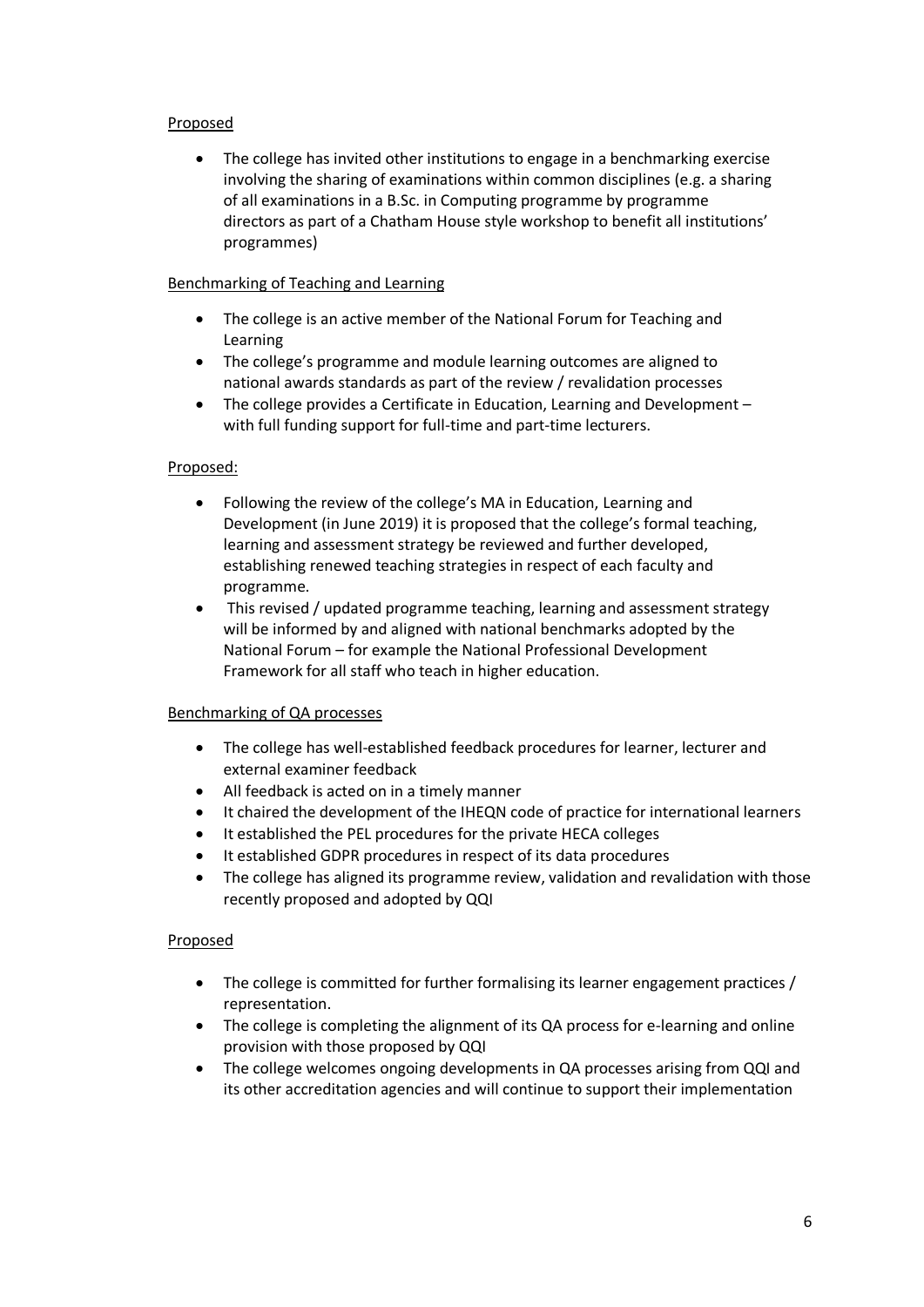#### Specific Advice 3

**"The panel supports the intention expressed by Griffith College to have greater learner representation and engagement with its QAE processes. GC is advised to consider more formal structures for collecting and acting on learner feedback and the role of learners within such structures, for example in relation to programme development, monitoring and review."**

#### Response

The college will review its formal structures for collecting and acting on learner feedback and the role of learners within such structures in relation to programme development, monitoring and review.

Currently, learners on all programmes provide formal feedback in respect of their experience of each module, typically in week 4 or 5 of each semester. This feedback relates to their evaluation of the module (e.g. structure, delivery, relevance, load) and the module and the college's related resources. The college and programme teams respond formally to the learner feedback on Moodle – identifying the learners' findings and any proposed changes. These processes will be retained

Programme review and revalidation processes in the college involves formal active engagement with learners and graduates to establish their experience of the programme and to inform the further development of the programme for future cohorts. These practices will be retained.

The College has an active Students' Union which provides a range of supports and services for the college's learners. These include the coordination of clubs and societies and the management of college wide information and social events. The College's Students' Union also acts as one of the college's referral routes for those seeking counselling support.

Each programme cohort elects a learner representative. Learners have access to all members of the programme team and can raise queries directly or via their learner representative as they choose. All faculties have scheduled timetabled slots per week where learner representatives (or in most cases learners) can meet the programme director and/or individual programme team members. Learner representatives also attend programme committee meetings each semester where programme delivery is reviewed by the programme team.

The college has appointed two former executives of the Union of Students of Ireland (USI) with previous experience as elected learner representatives within a university and institute of technology. Both have extensive experience of representing learners' interests at various committees within their previous institutions and nationally on behalf of USI.

They have been appointed to review, advise on, and advance the engagement of learners across all aspects of college life. In this regard, they will work directly with the college's existing Students' Union, the college's academic faculties and various support services.

Both appointments report directly to the college's Director of Academic Programmes.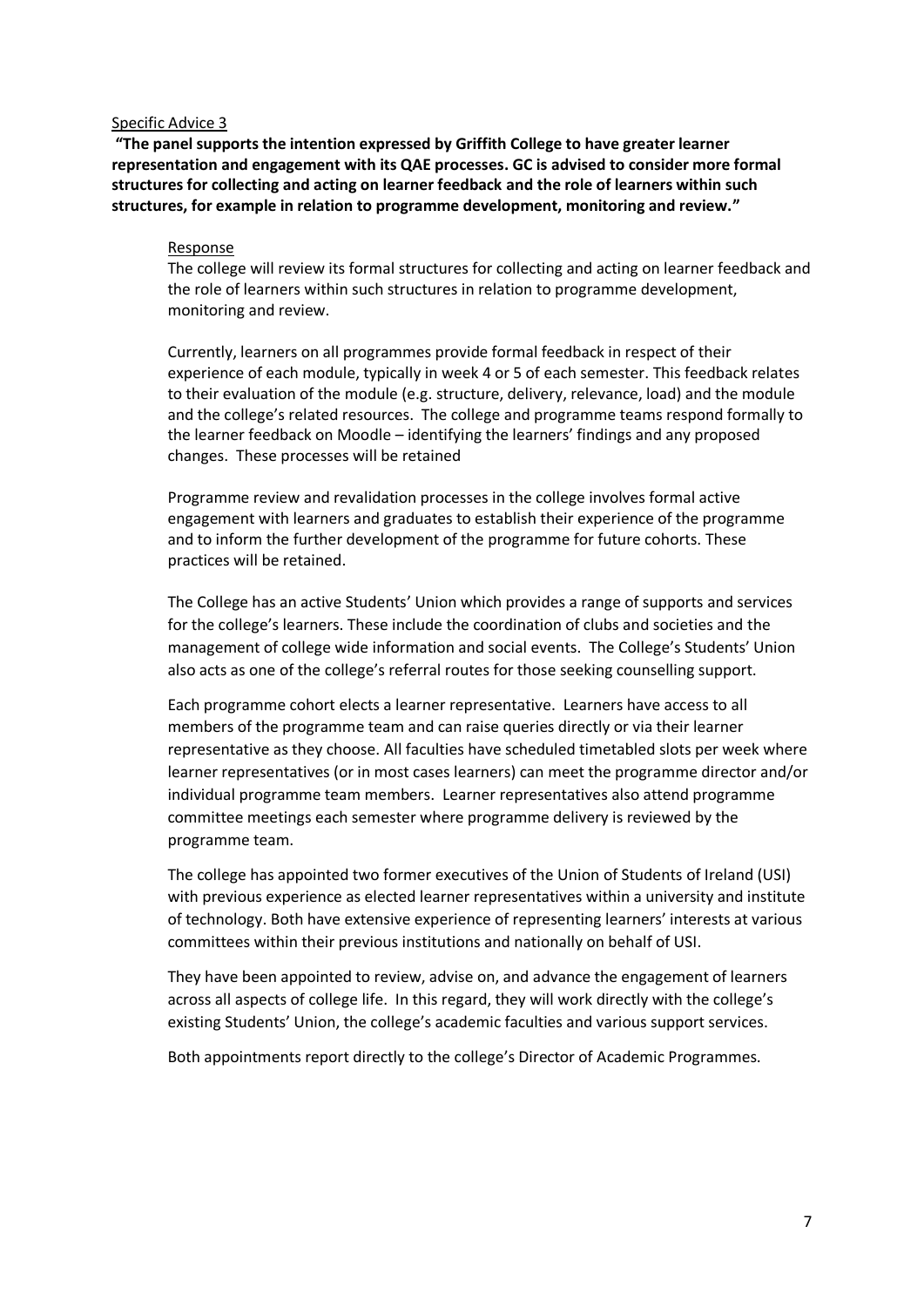#### Specific Advice 4

**"The panel supports Griffith College's planned expansion of externality on its board of directors. The panel encourages Griffith College to move forward rapidly with its stated plan to develop criteria to assist in the identification and selection of external expert candidates for future appointment.**

## Response

The College's board of directors is fully committed to the expansion of its membership and in particular to the appointment of external independent experts to inform and assist the college in its further development.

Criteria to assist in the identification and selection of external expert candidates are currently being considered to facilitate the appointment of new members to the board of directors in 2019/2020.

# <span id="page-35-0"></span>**Response to Additional Recommendations**

The panel report made a number of additional recommendations which are not specified as either mandatory changes or specific advices. These are presented below, followed in each case by the college's response.

## Additional Recommendation 1

The panel noted that maintaining an appropriate balance of full-time and part-time staff should be a priority, and advise this is kept under close review by GC.

#### Response

The college and its learners benefit greatly from the combination of full-time and part-time staff who provide academic support and direction informed by current industry practice. The college recognises that it is important to balance full-time and part-time staff appointments to ensure the delivery and ongoing development of its activities.

The college proposes to keep the balance under review by formally including consideration of the balance as part of annual programme reviews and annual departmental reviews. Requests for changes in full-time and part-time staffing levels will continue to be formally considered and addressed as part of quarterly performance reviews of faculty / department managers, with appointments managed by the college's HR department on behalf of the management board.

## Additional Recommendation 2

During the site visit, GC staff emphasised the value the provider places on diversity and inclusivity. The panel notes that this statement is well-supported and evidenced with regard to its learners. In discussions with the panel, GC leadership affirmed its firm commitment to ensuring appropriate levels of diversity among staff and the SMT. The panel notes that any such commitment is commendable and advise that this should be formally stated within the provider's written policies and public communications.